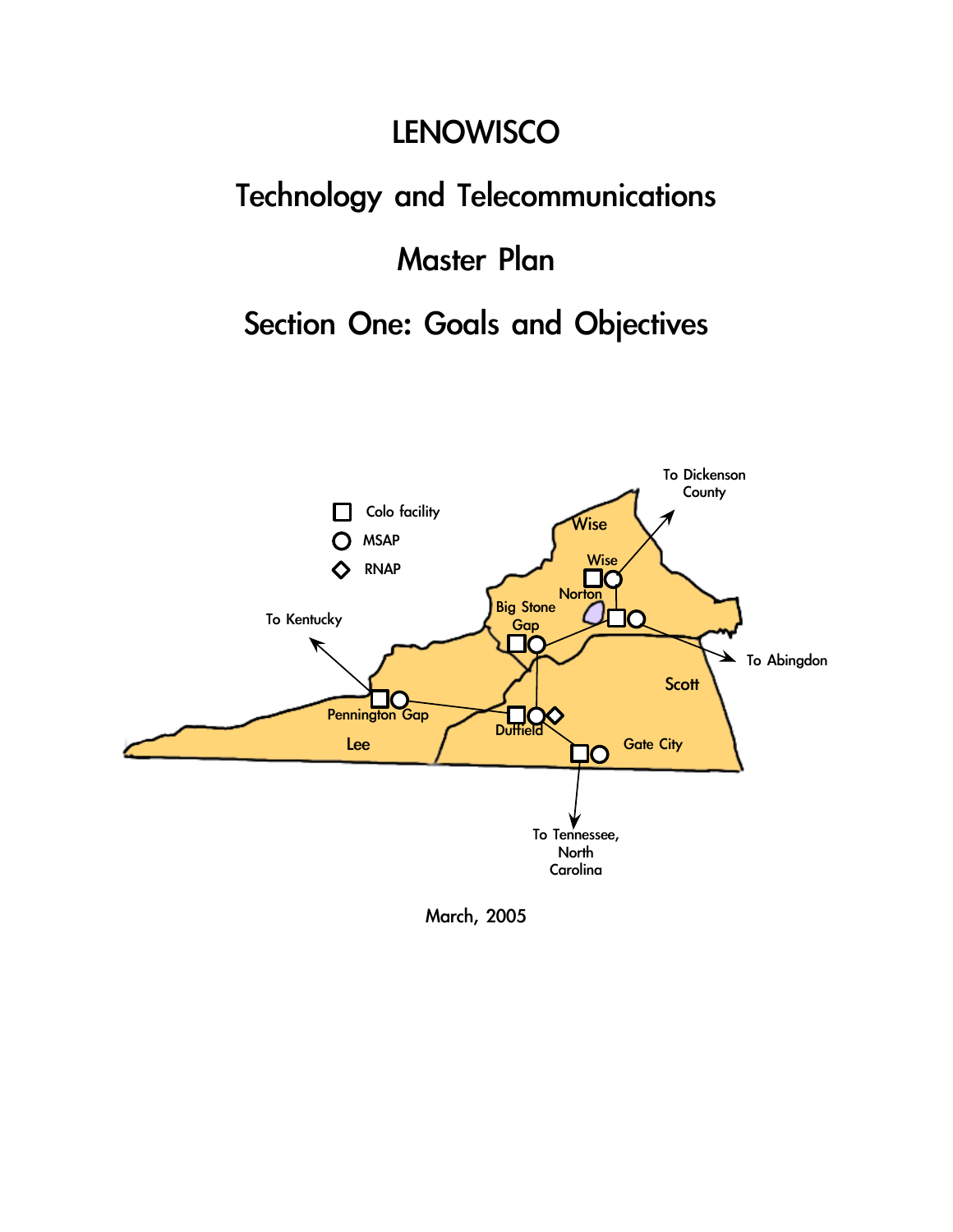Prepared by Design Nine, Inc. for the Lenowisco Planning District Commission.

#### Acknowledgments

The preparation of this document was supported by a grant from Virginia's Center for Innovative Technology (CIT). Design Nine, Inc. of Blacksburg, Virginia guided the process and assisted with the editing and development of the document. Skip Skinner, formerly Assistant Director of the Lenowisco PDC, provided overall leadership for the effort.

The following organizations made substantial contributions to this effort:

| City of Norton                    | Wise County                |
|-----------------------------------|----------------------------|
| <b>Scott County</b>               | Lee County                 |
| Pioneer Center Business Incubator | Wise County Library System |

#### Disclaimer

The telecommunications business is continually evolving. We have made our best effort to apply our experience and knowledge to the business and technical information contained herein. We believe the data we have presented at this point in time to be accurate and to be representative of the current state of the telecommunications industry. Market changes and new technology breakthroughs may affect our recommendations over time.

Design Nine, Inc. presents this information solely for planning purposes. This document is not intended to be a replacement for formal engineering studies that are normally required to implement a telecommunications infrastructure. No warranty as to the fitness of this information for any particular building, network, or system is expressed or implied. Design Nine, Inc. will not be responsible for the misuse or misapplication of this information.

Design Nine, Inc.

www.designnine.com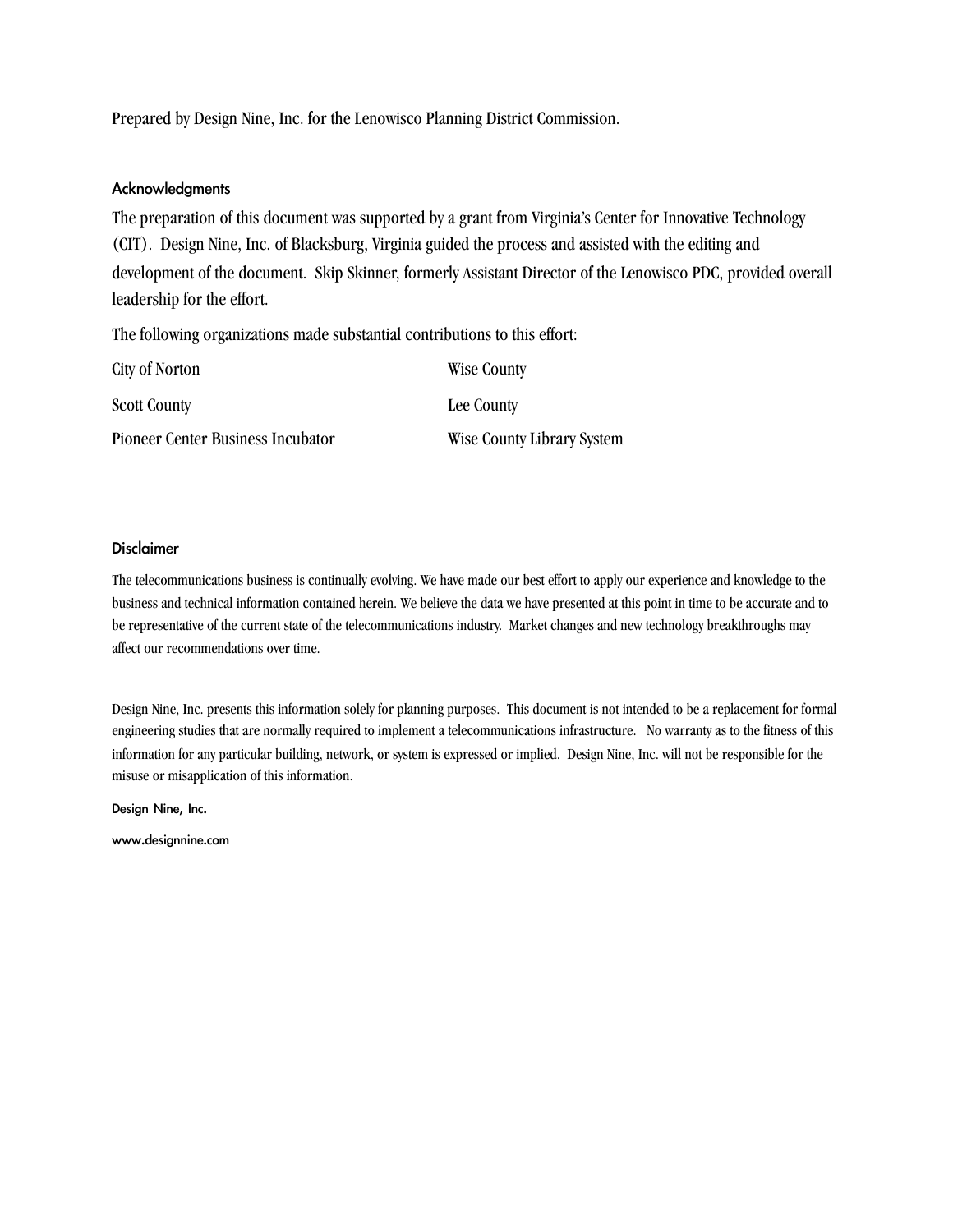### Table of Contents

|                   | <b>1 Executive Summary</b>                         | $\overline{\mathbf{4}}$ |
|-------------------|----------------------------------------------------|-------------------------|
| 1.1               | A vision for the future                            | 4                       |
| 1.2               | <b>What is broadband?</b>                          | 4                       |
| 1.3               | <b>General recommendations</b>                     | 5                       |
| 1.4               | Master planning and strategic planning             | 6                       |
|                   | 2 About the region                                 | 8                       |
| 2.1               | <b>Characteristics of the region</b>               | 8                       |
|                   | 3 Infrastructure                                   | 16                      |
| 3.1               | <b>Current projects</b>                            | 16                      |
| 3.2               | <b>Projects in planning</b>                        | 18                      |
| 3.3               | <b>Goals, Objectives, and Action Items</b>         | 18                      |
|                   | <b>4 Education and Training</b>                    | 23                      |
| 4.1               | <b>Partners and Programs</b>                       | 23                      |
| 4.2               | Goals, objectives, and action steps                | 24                      |
|                   | <b>5 Network Access</b>                            | 27                      |
| 5.1               | <b>Goals, Objectives, and Action Items</b>         | 27                      |
| <b>6 Services</b> |                                                    | 29                      |
| 6.1               | <b>Goals, Objectives, and Action Items</b>         | 29                      |
|                   | <b>7 Content and Content Providers</b>             | 31                      |
| 7.1               | <b>Goals, Objectives, and Action Steps</b>         | 31                      |
|                   | 8 Entrepreneurship Development                     | 34                      |
| 8.1               | Entrepreneurship issues for the Lenowisco region   | 34                      |
| 8.2               | <b>Economic Development Resources and Partners</b> | 35                      |
| 8.3               | <b>Goals, Objectives, and Action Items</b>         | 35                      |
|                   | 9 Organizational and Management Planning           | 41                      |
| 9.1               | <b>Goals, Objectives, and Action Steps</b>         | 41                      |
|                   | 10 Policy and Legal Issues                         | 43                      |
| 10.4              | <b>Goals, Objectives, and Action Steps</b>         | 43                      |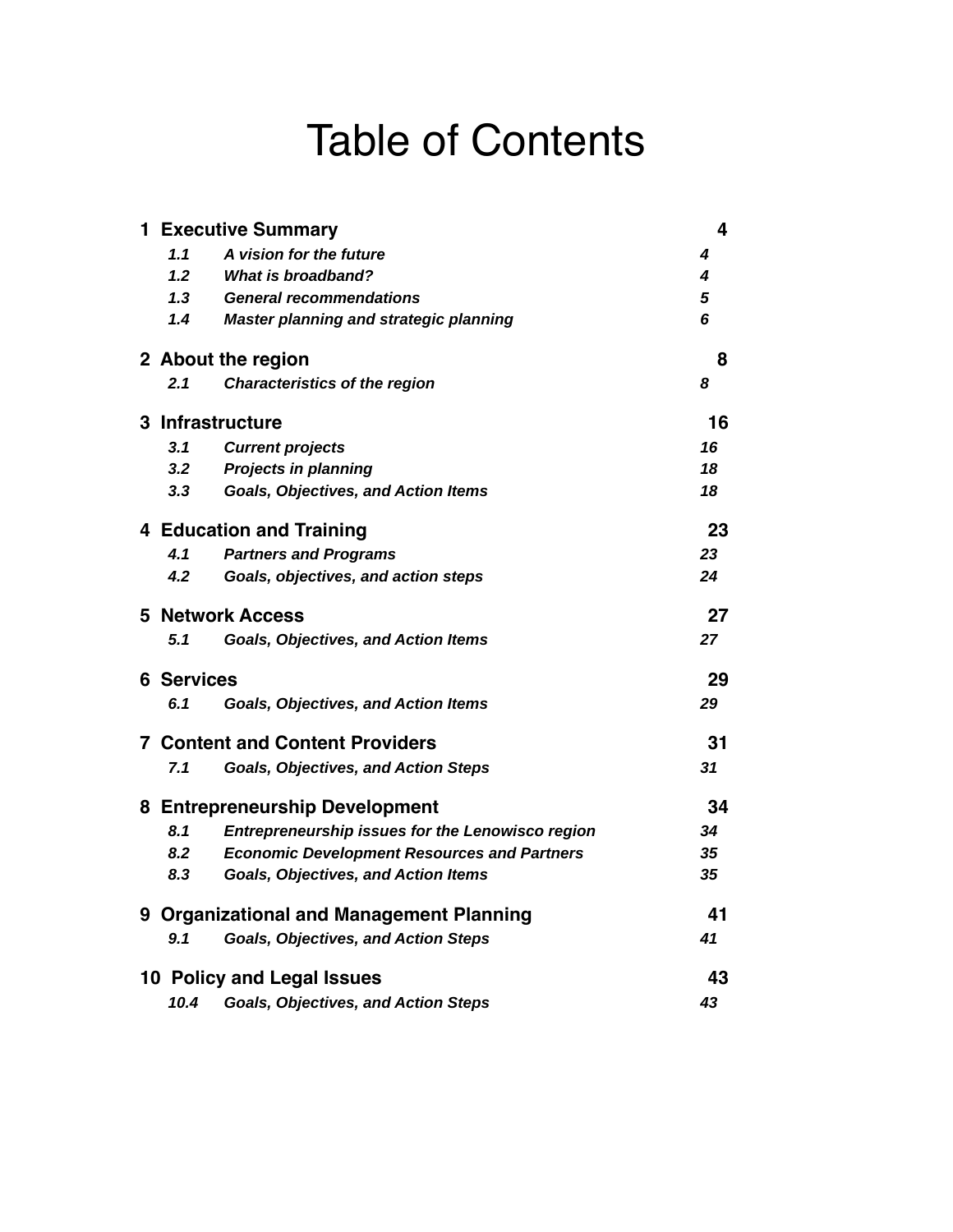## **1 Executive Summary**

*"It's not what the vision is, it's what the vision does." - Peter Senge*

#### **1.1 A vision for the future**

The LENOWISCO Planning District Commission convened a series of meetings beginning in May of 2004 through December, 2004 to discuss the technology and telecommunications challenges facing the region. A broad array of regional leaders, businesspeople, educators, and citizens have contributed significant time and effort to this regional master plan.

The LENOWISCO region believes the following are important and critical issues that must be addressed to make the area competitive in the global Knowledge Economy, to keep it a great place to live, and to ensure that it is a great place to work.

- Affordable access to wired and wireless broadband services throughout the region for all residents, businesses, institutional, and local government entities.
- Competitive choice for broadband access, content, and services equal to any other region in the world.
- A regional broadband infrastructure that provides redundant data paths to ensure that broadband users have reliable and robust access.
- Infrastructure, access, and services that support and encourage entrepreneurship and economic development initiatives throughout the region.

#### **1.2 What is broadband?**

South Korea's target bandwidth to the home is 155 megabits, or about 300 times faster than the average 512 kilobit throughput of a DSL or cable modem connection in the United States. Hong Kong recently announced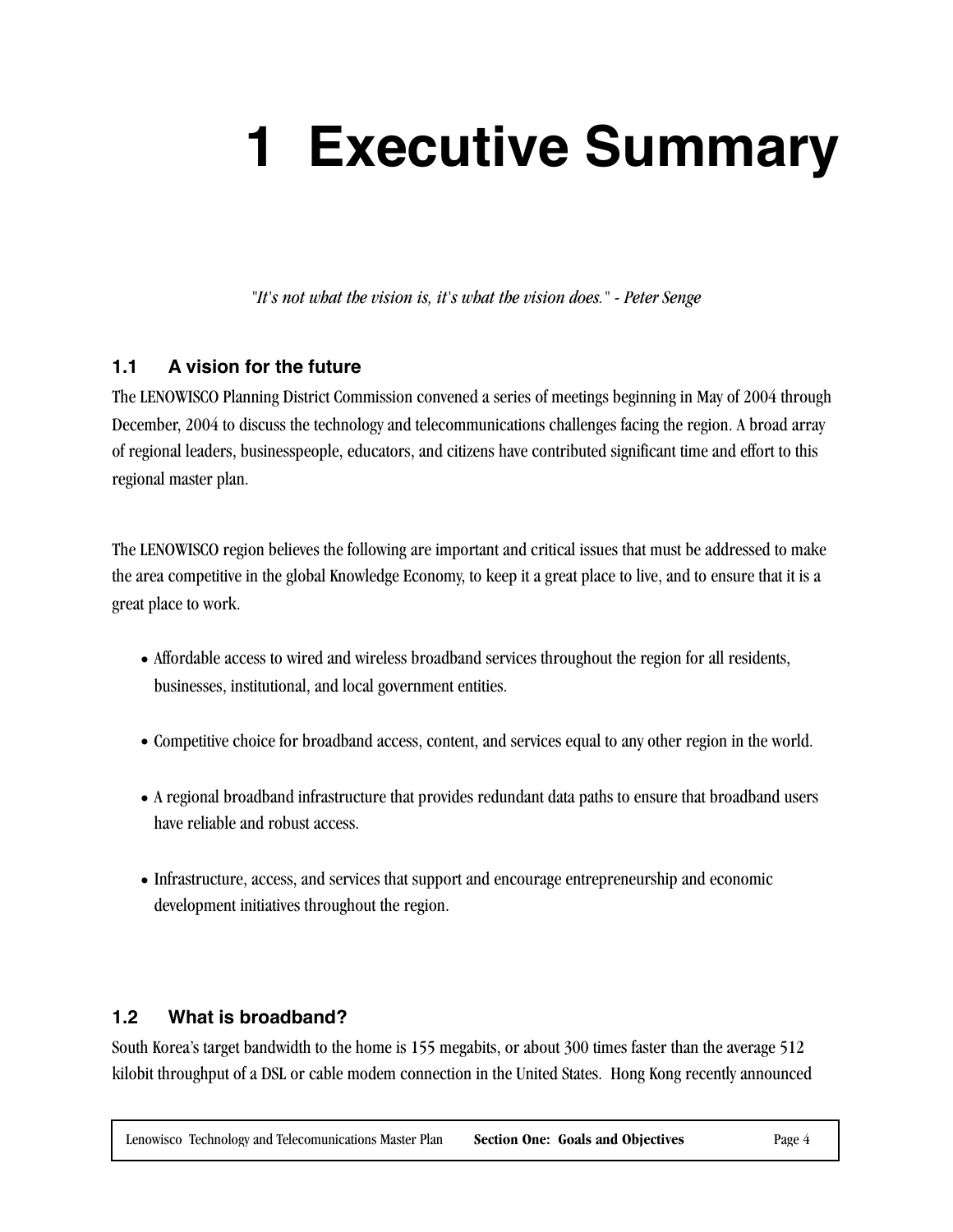plans to provide Gigabit Ethernet (1 billion bits per second) fiber service to more than a million homes. Many other countries are also developing high capacity fiber and/or wireless broadband transport systems. For the purposes of this document, the target capacity, 4-5 years out, is a sustained throughput to a single home or business of 25-50 megabits/second, with 3x burst capacity (75-155 megabits/sec). The reason all that capacity is needed to support entertainment and business needs. Among the uses for that bandwidth will be:

- Four channels of HDTV (5-20 megabits/channel)
- Voice telephone service (multiple lines)
- Radio programs
- Music and video downloads
- Online interactive gaming
- Web surfing
- Outgoing data--business servers, video streaming, videoconferencing

#### **1.3 General recommendations**

The following recommendations summarize the goals and objectives identified in the body of this report.

#### **Continue to invest in a regional digital transport system**

Communities in the Lenowisco region should continue to collaborate on the design, development, and deployment of the existing open access, high performance broadband transport network in partnership with private sector service providers that will use the transport network to deliver broadband and broadband-enabled services to citizens, businesses, institutions, and local government affordably.

#### **Make technology training widely available**

The successful deployment and use of broadband is requires that current and future broadband customers have the skills and knowledge to put affordable broadband to good use in homes, businesses, and local government. Use the educational institutions and partners of the region to ensure that broadband users can get the training and skills they need to be competitive in the global Knowledge Economy.

#### **Support the development of rich content and services.**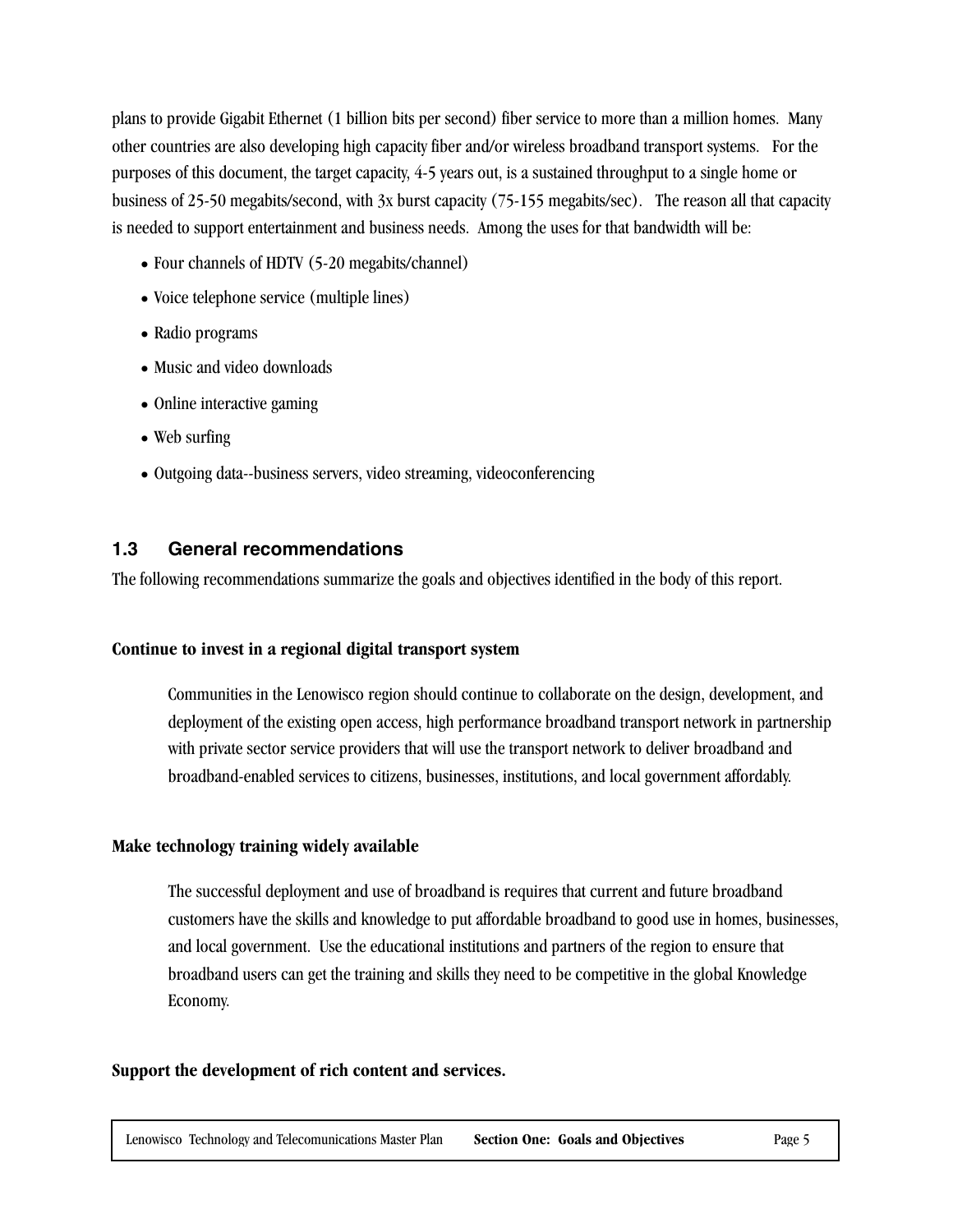The network has value only to the extent that users can access services and content critical to their personal and professional success. Ensure that every community uses the Web effectively to support community activities, and works with private sector services providers to ensure that high quality, Internet-based services like Voice over IP telephony is widely available and affordable.

#### **Ensure that businesses and entrepreneurs have what they need to compete**

Affordable broadband has become a business necessity and a cornerstone of economic development efforts in the global Knowledge Economy, just as highways were important to economic development in the Manufacturing Economy of the last century. The Lenowisco region must have the technology and telecommunications services needed to retain existing businesses and to attract new businesses to the region, serving a range of business needs, from high technology to the Creative Technology sector.

#### **Develop a governance structure for growth**

Community investments in a digital transport system that will be used by the private sector to deliver services requires thoughtful funding, management, and administration. The region must assemble an experienced group of leaders to put the appropriate funding and management mechanisms in place to ensure that community investments meet the region's goals and objectives over the next twenty to forty years.

#### **1.4 Master planning and strategic planning**

A technology master plan serves as a broad framework of goals, objectives, and basic concepts that provide direction to a region over a period of years. Central to the success of the master plan is regular review and updates of the plan itself, which must be regarded as a living document owned by the region. As technology and telecommunications systems change, so too the plan must change and adapt to fit those changes. And as local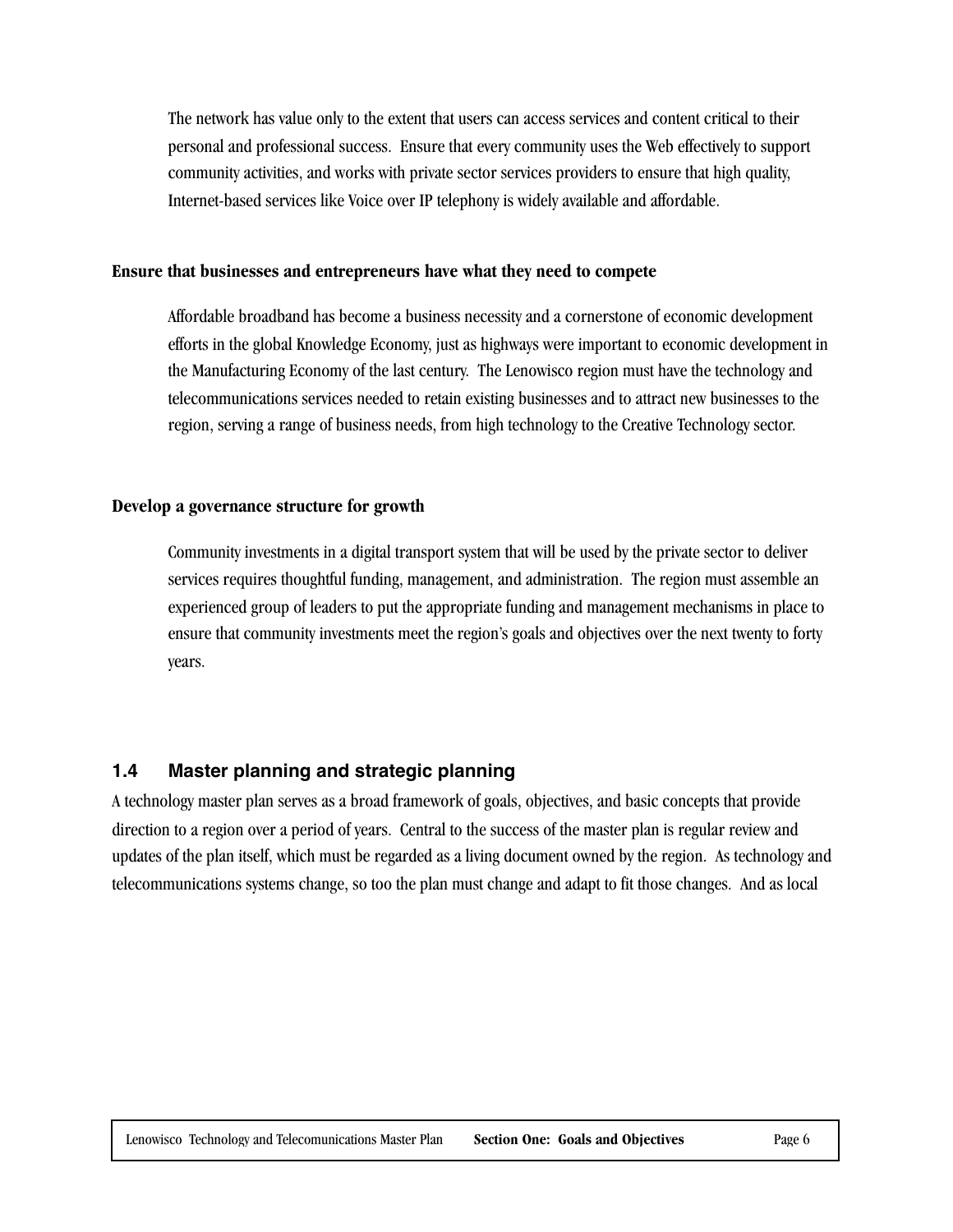and regional opportunities (and sometimes setbacks) occur, the plan must again be updated to reflect the changing state of reality in the Lenowisco region.

While many of the objectives and action steps in this document are quite specific, the document itself is not intended as an implementation plan. Rather, as funding opportunities and projects develop, the master plan provides guidance to ensure that specific community and regional investments fit into the master plan framework and that the goals and objectives are being met over time. Figure One illustrates the planning process over time.



*Figure One: The planning process*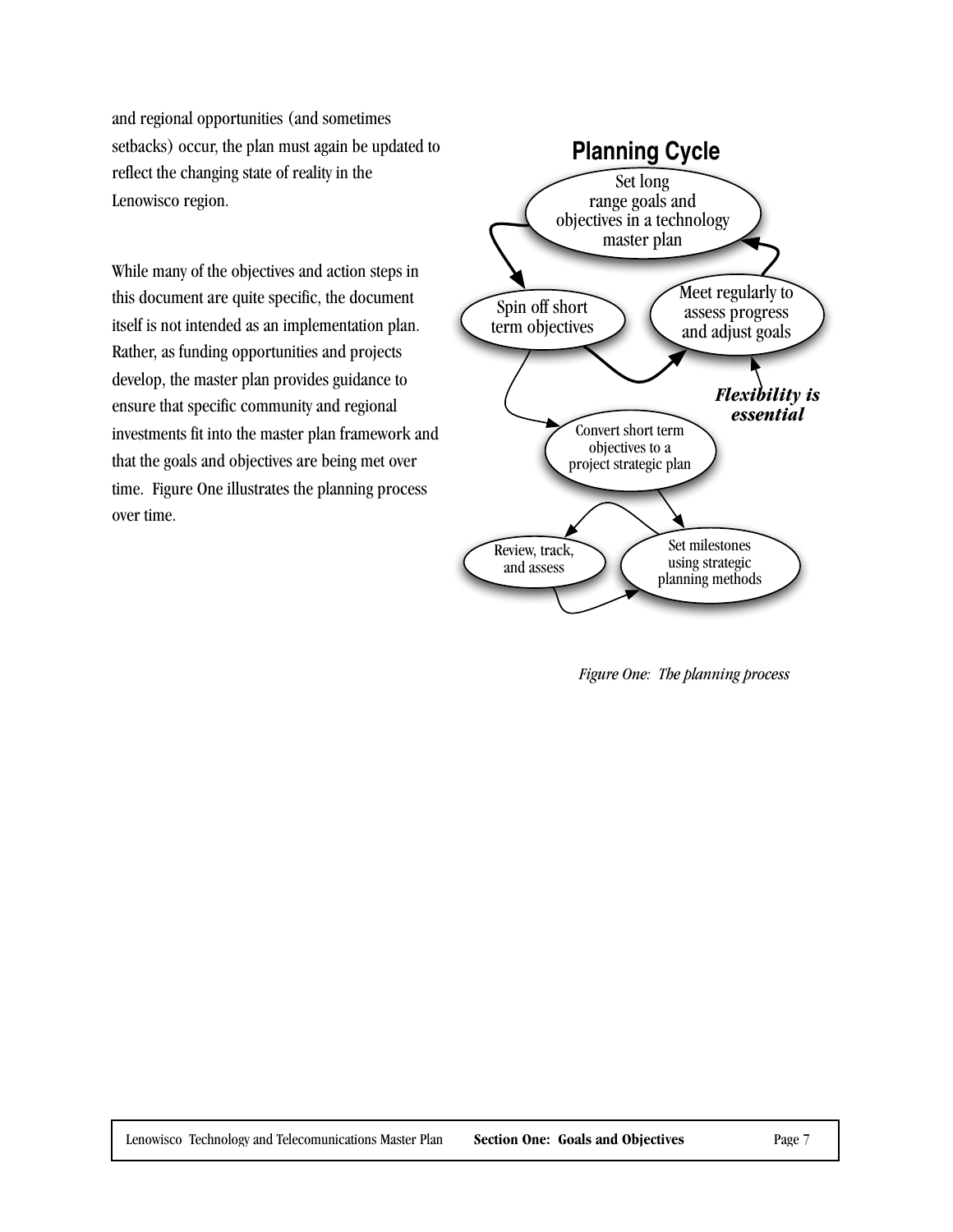## **2 About the region**

#### **2.1 Characteristics of the region**

#### **2.1.1 Population of the region (2000 Census)**

- Wise County population  $40,123$  (change from 1990: +1.4%)
- · Lee County population 23,589 (change from 1990: -3.7%)
- · Scott County population 23,403 (change from 1990: +0.9%)
- · City of Norton population 3,904 (change from 1990: -8.1%)
- · State of Virginia population 7,078,515 (change from 1990: +14.4%)

| <b>Population</b> | <b>Lenowisco</b> | <b>Wise</b> | Lee   | <b>Scott</b> | <b>Norton</b> |
|-------------------|------------------|-------------|-------|--------------|---------------|
| 2000              | 91019            | 40123       | 23589 | 23403        | 3904          |
| 1990              | 91520            | 39573       | 24496 | 23204        | 4247          |



Lenowisco Technology and Telecomunications Master Plan **Section One: Goals and Objectives** Page 8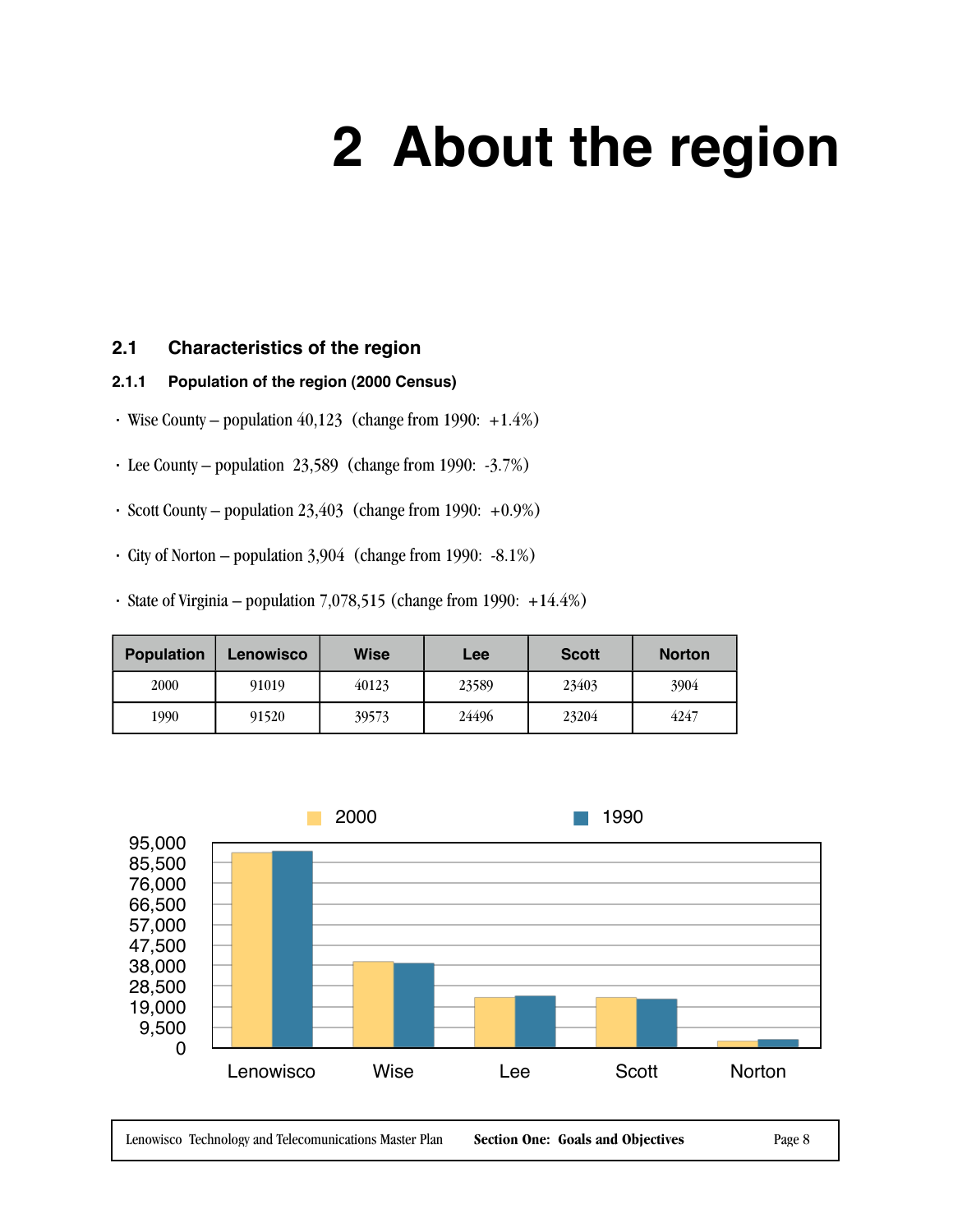#### **2.1.2 Age distribution (2000 Census)**

The area has an aging population that is higher than average in the 55 and over age groups, and lower in the 54 and younger age groups. This is a long term structural problem that will eventually affect workforce capacity issues. It also is probably related to a general lack of opportunity in the region.

A key challenge for the region will be to develop a series of long term (5, 10, and 15 year) strategies to both retain and attract younger people to the region. Availability of jobs that are less tied to traditional extraction industries will be extremely important, and given the national growth of jobs in the small business category, the region must work vigorously to support existing and new small business development.

| %                   | <b>National</b> | <b>State</b> | Lenowisco | <b>Wise</b> | Lee  | Scott | <b>Norton</b> |
|---------------------|-----------------|--------------|-----------|-------------|------|-------|---------------|
| Under 19            | 28.6            | 27.3         | 24.7      | 26.5        | 25.1 | 22.9  | 24.3          |
| $20 \text{ to } 34$ | 20.9            | 21.4         | 19.15     | 19.8        | 18.3 | 17.8  | 20.7          |
| 35 to 54            | 29.4            | 31.1         | 29.55     | 29.9        | 29.8 | 29.3  | 29.2          |
| 55 to 64            | 8.6             | -9           | 11.025    | 9.9         | 11.4 | 12.3  | 10.5          |
| Over $65$           | 12.4            | 11.2         | 15.575    | 14          | 15.5 | 17.6  | 15.2          |

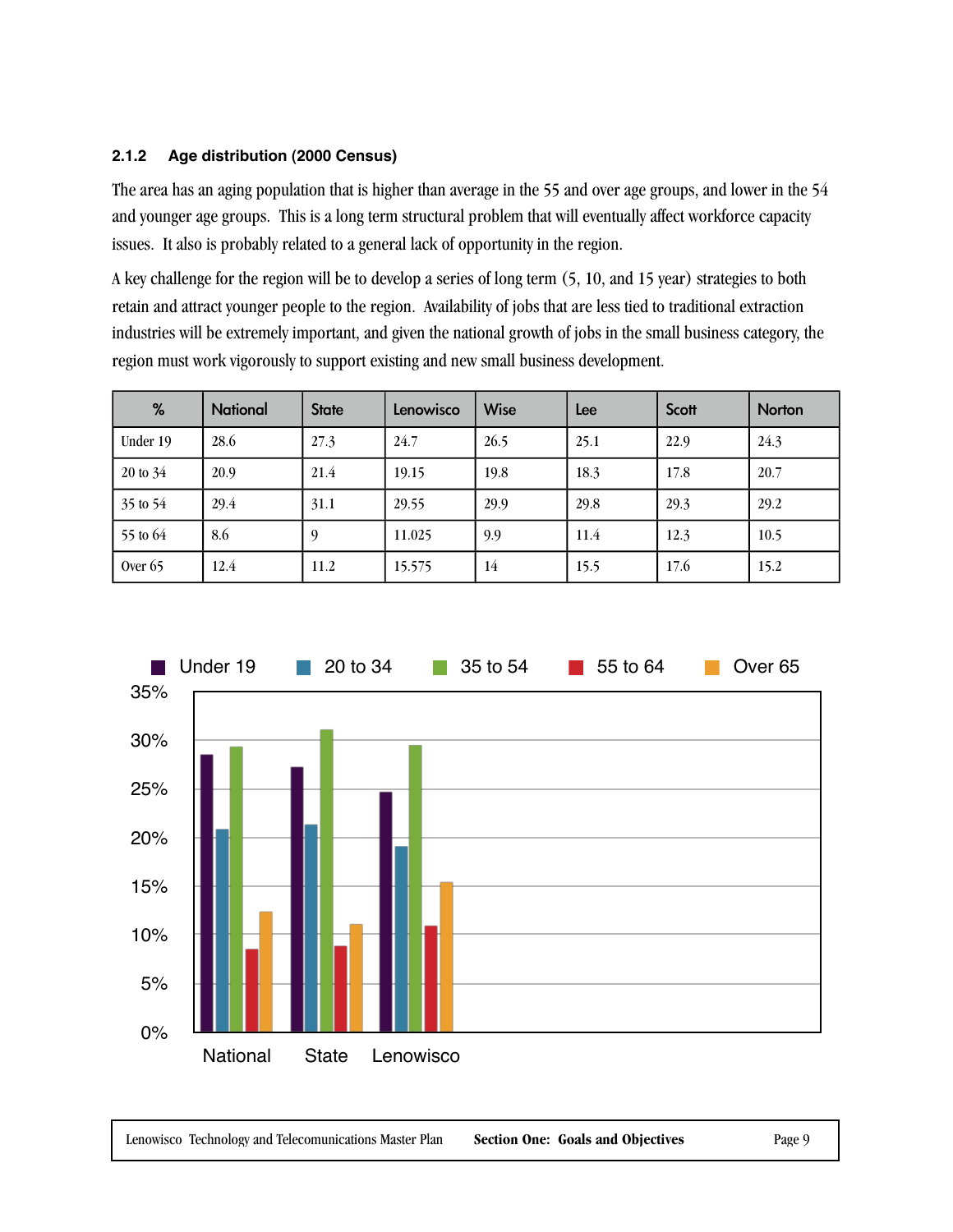#### **2.1.3 Education (2000 Census)**

The region is doing slightly better than state and national averages for high school graduates. However, the area lags both college categories, with a notable lack of college graduates (including advanced degrees), which is probably related to the lack of appropriate jobs in the region.

The lower figure for "Some college" (includes no degree and two year degree) is a potential danger signal. As manufacturing jobs are moving offshore, the new jobs being created generally require some college education and a higher degree of technical skill than the jobs being replaced. The region has been replacing traditional manufacturing jobs with call center jobs, which provide limited advancement and work opportunities. Call centers represent the factory floor of the Knowledge Economy; they are an important part of a diversified economic development strategy, but the region must be careful not to rely too heavily on them, as the work is easily moved to other regions and/or other countries.

| <b>Education levels</b> | <b>National</b> | <b>State</b> | Lenowisco | Wise  | Lee   | <b>Scott</b> | <b>Norton</b> |
|-------------------------|-----------------|--------------|-----------|-------|-------|--------------|---------------|
| High school graduate    | 26.0%           | 28.6%        | 31.2%     | 29.9% | 31.8% | 36.3%        | 26.8%         |
| Some college, no degree | 27.3%           | 26.0%        | 21.6%     | 21.8% | 19.3% | 19.8%        | 25.6%         |
| Bachelor's, adv. degree | 24.5%           | 29.5%        | 10.7%     | 10.9% | 9.5%  | 8.4%         | 14.0%         |

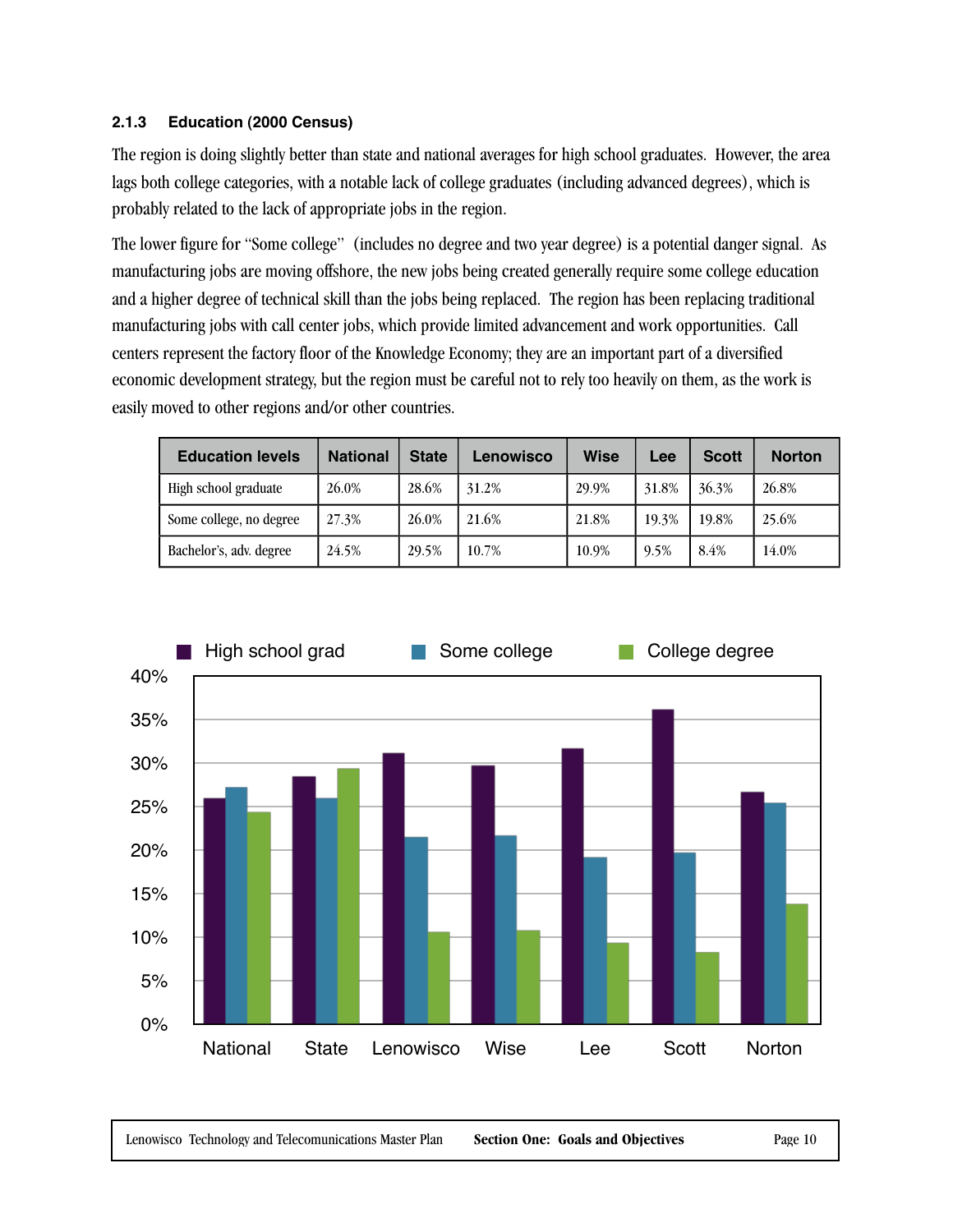#### **2.1.4 Median Household Income (2000 Census)**

Median income for the region is almost half the national average, and not much better when compared to the state level. This reflects a regional dependence on entry level extraction industry jobs and entry level Knowledge Economy jobs (e.g. call centers).

The region must develop long term strategies to attract, support, and retain more Knowledge Economy businesses that employ higher skills workers (e.g. Tuck Engineering, Data Ensure).

|                  | <b>National</b> | <b>State</b> | Lenowisco | <b>Wise</b> | Lee   | Scott | <b>Norton</b> |
|------------------|-----------------|--------------|-----------|-------------|-------|-------|---------------|
| Median<br>income | 46677           | 41994        | 24812     | 26149       | 22972 | 27339 | 22788         |

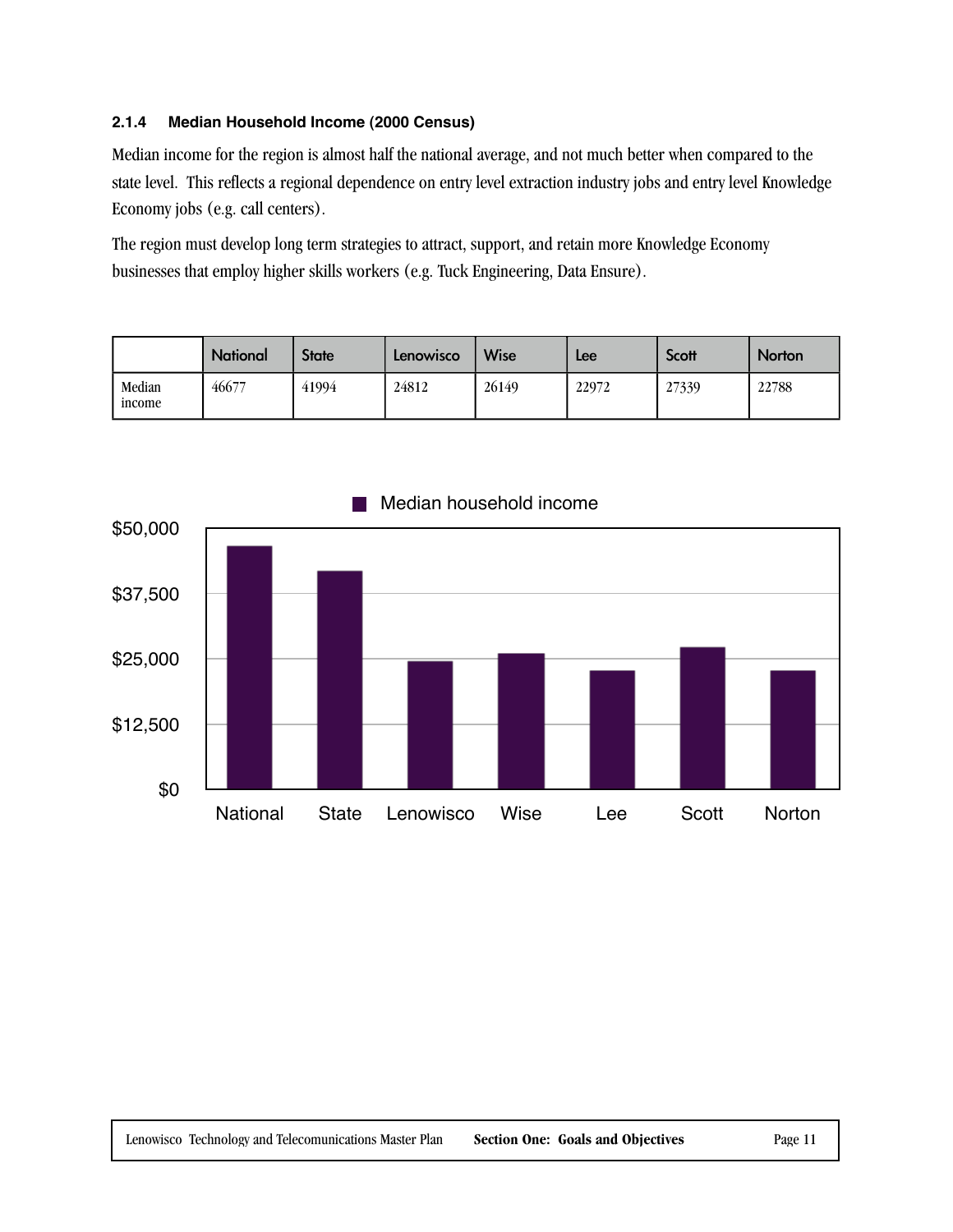#### **2.1.5 Families Below Poverty Level (2000 Census)**

The region has relatively high levels of poverty. Like the median household income, this represents an overdependence on entry level jobs in the local economy and a general lack of work opportunities.

|                                   | <b>National</b> | <b>State</b> | Lenowisco | <b>Wise</b> | Lee   | Scott | Norton |
|-----------------------------------|-----------------|--------------|-----------|-------------|-------|-------|--------|
| Families<br>below poverty<br>line | 7%              | 9.2%         | 17.1%     | 16.1%       | 20.2% | 13%   | 19.1%  |

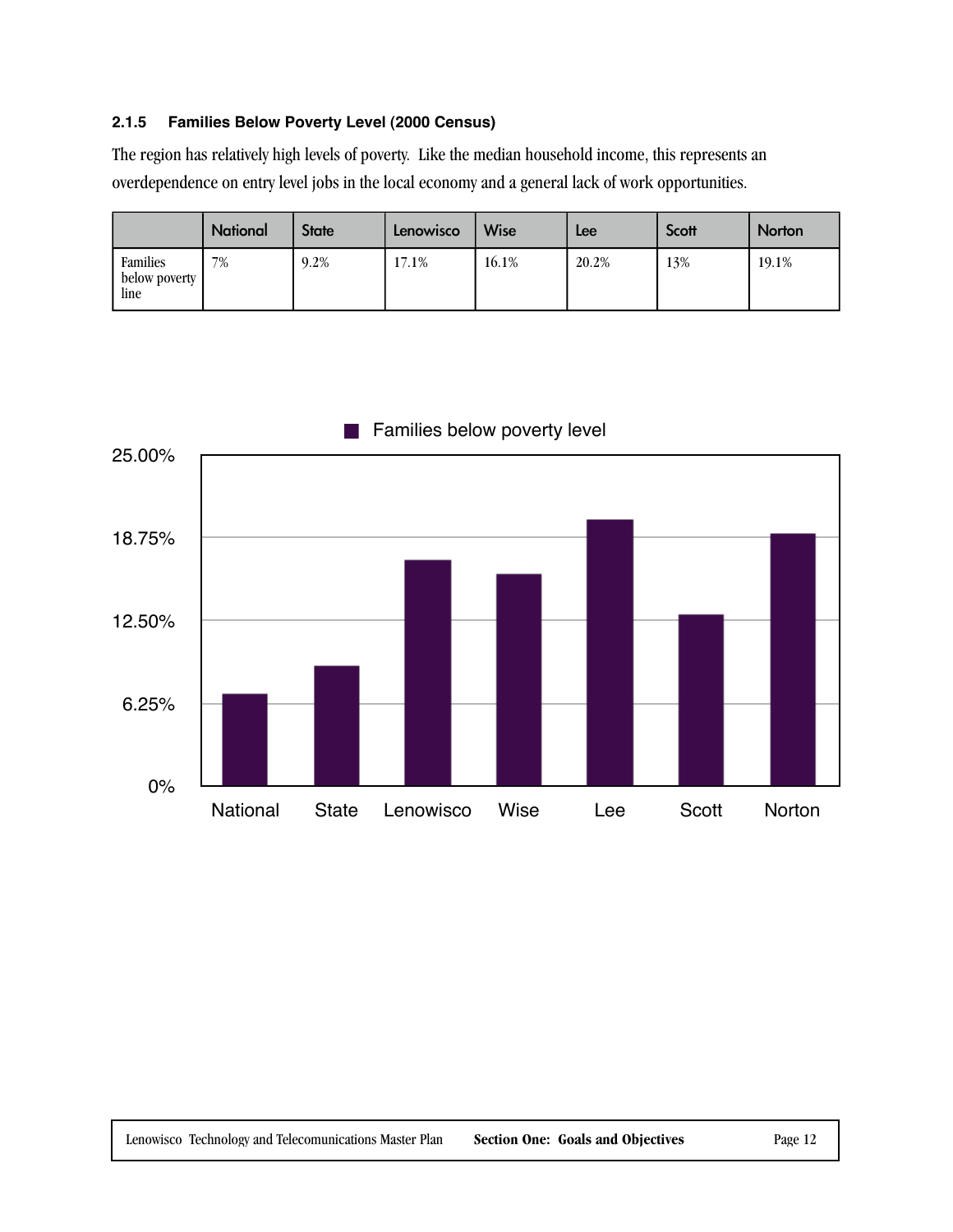#### **2.1.6 Nonfarm employment growth (2000 - 2001, Bureau of the Census)**

The region saw slightly better growth in the 2000-2001 period (most recent data available from the U.S. government). It is important to recall that this was a period of very slow growth nationally, and the IT industry shed hundreds of thousands of jobs during this time.

The slightly better growth in the region is not necessarily good news, as it probably reflects a lack of IT jobs in the region. The Lenowisco area remains tied to extraction industries like coal and timber, which tend to offer low and moderate pay jobs with little opportunity for advancement.

|        | <b>National</b> | <b>State</b> | Lenowisco | <b>Wise</b> | Lee  | Scott | <b>Norton</b> |
|--------|-----------------|--------------|-----------|-------------|------|-------|---------------|
| Growth | 0.9%            | 1.4%         | 2.1%      | 3%          | 3.9% | 1.9%  | 2.4%          |



#### Nonfarm employment growth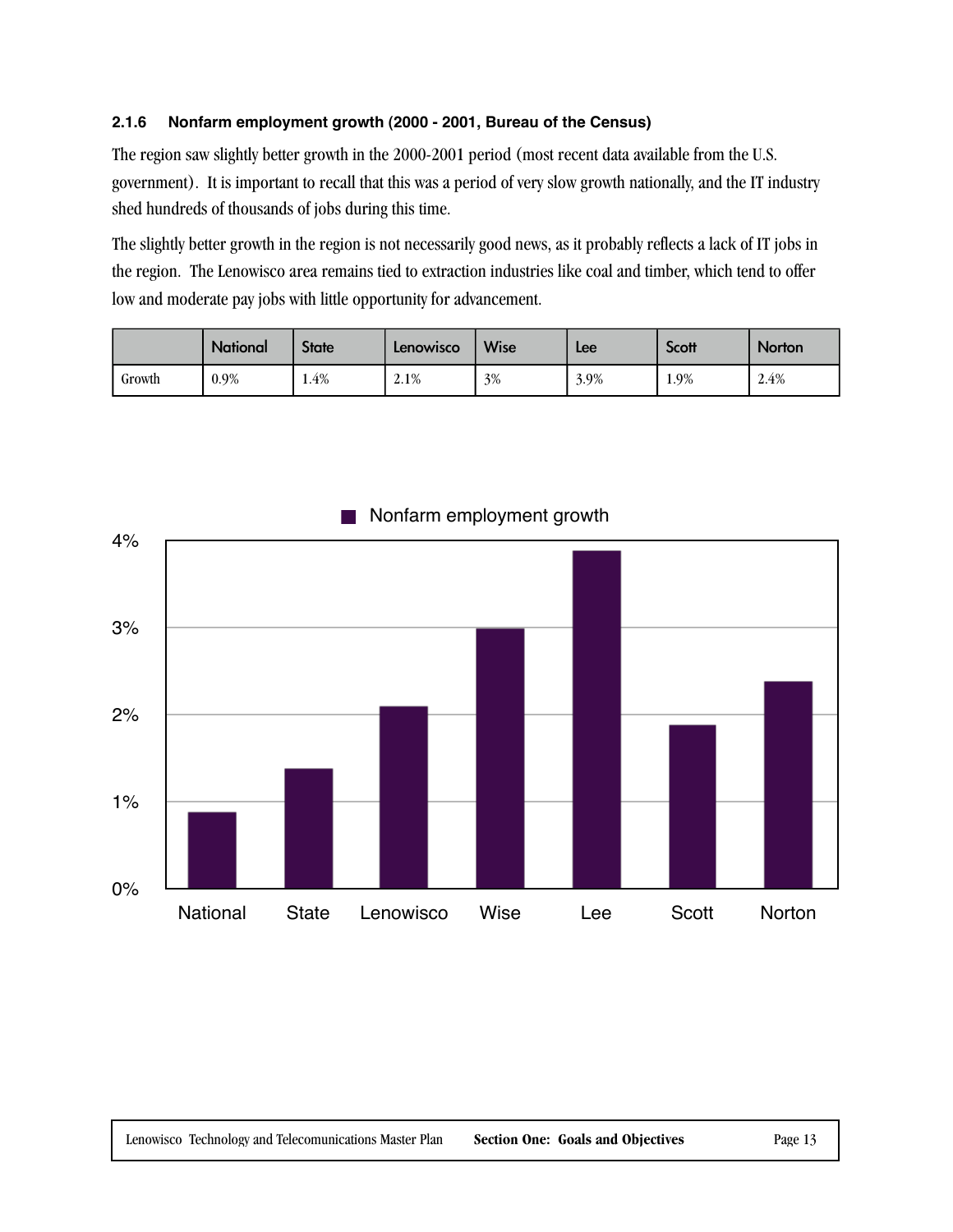#### **2.1.7 Business size distribution (2001 Bureau of the Census)**

The region has mostly small businesses. The greatest disparity between the region and the state is in large businesses, with the state having ten times more businesses of 100 or more employees than the region.

This is not necessarily bad, as the trend is toward smaller businesses, and most job creation is in the category of small business (25 employees or less).

| <b>Business size</b>    | State % | Lenowisco % | <b>State</b> | Lenowisco |
|-------------------------|---------|-------------|--------------|-----------|
| 1 to 9 employees        | 63.6%   | 75.8%       | 89467        | 1472      |
| 10 to 19                | 10.8%   |             | 15212        | 223       |
| 20 to 99                | 9.4%    | 11.3%       | 13225        | 219       |
| $100+$                  | 16.2%   | 1.4%        | 22774        | 27        |
| <b>Total businesses</b> |         |             | 140678       | 1941      |



| <b>Business size</b>    | <b>Wise</b> | Lee | Scott | <b>Norton</b> |
|-------------------------|-------------|-----|-------|---------------|
| 1 to 9 employees        | 720         | 288 | 266   | 198           |
| 10 to 19                | 111         | 40  | 36    | 36            |
| 20 to 99                | 96          | 45  | 31    | 47            |
| $100+$                  | 12          | 4   | 4     |               |
| <b>Total businesses</b> | 939         | 377 | 337   | 288           |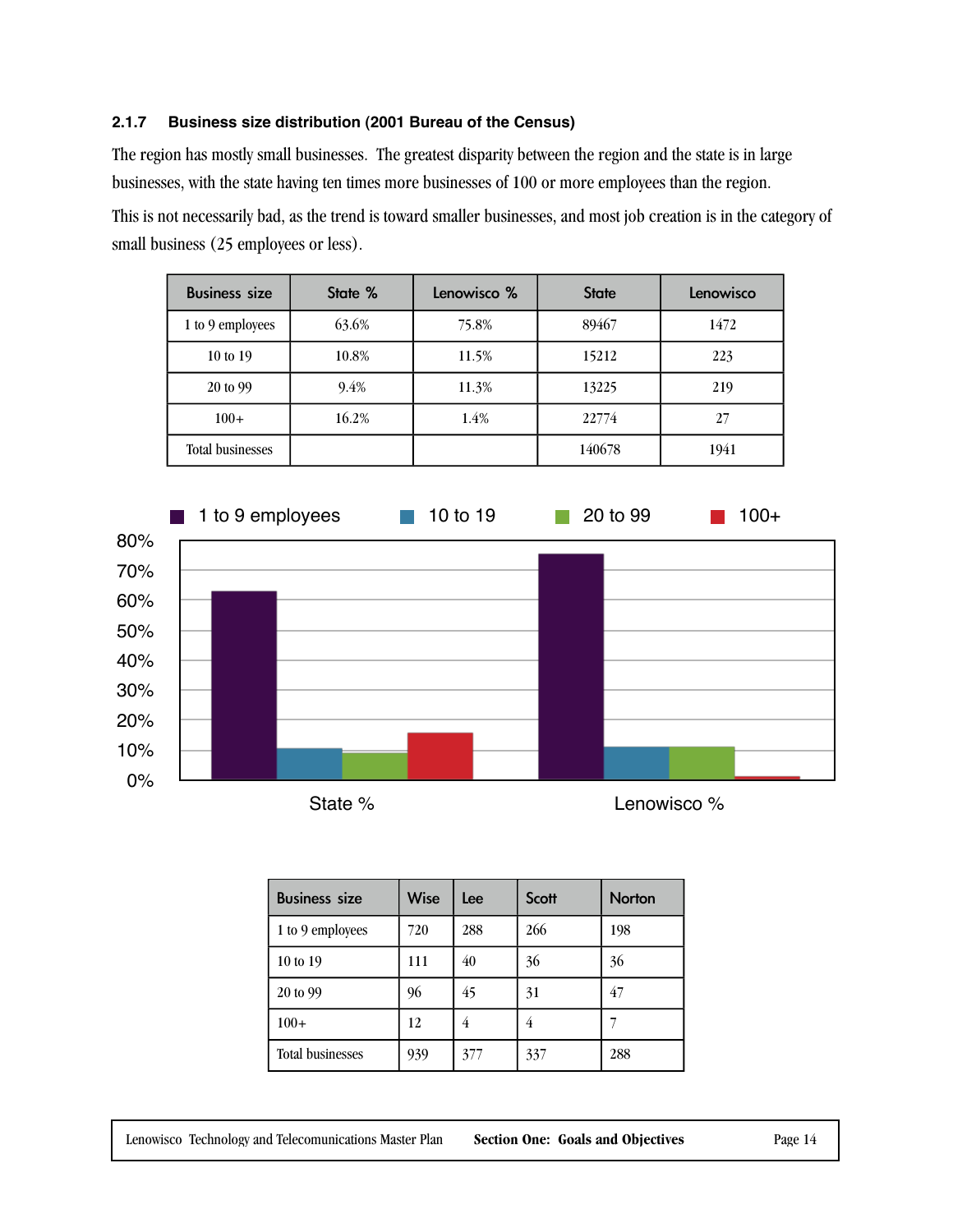#### **2.1.8 Business and Jobs Distribution(2001, Bureau of the Census)**

The region's largest employment segment is government (health, education, social services, local government). It is somewhat higher than the state and national average. Agriculture, forestry, and mining provide twice as many jobs in the region as the statewide average, and it is five times higher than the national average. The Information (IT) sector is not quite half the national average, and a third lower than the state average. Professional services are also much lower than state and national averages. Professional services are needed by Knowledge Economy businesses and entrepreneurs, and special attention should be paid to this sector to ensure that local businesses have access to the services they need to grow.

| <b>Business enterprises</b>     | <b>National</b> | <b>State</b> | Lenowisco | Wise  | Lee   | <b>Scott</b> | <b>Norton</b> |
|---------------------------------|-----------------|--------------|-----------|-------|-------|--------------|---------------|
| Agriculture, forestry, mining   | 13%             | 19%          | 7.5%      | 10.7% | 9.5%  | 4.2%         | 5.7%          |
| Construction                    | 7.3%            | 6.8%         | 8.1%      | 7.3%  | 9.5%  | 8.9%         | 6.5%          |
| Manufacturing                   | 11.3%           | 14.1%        | 10.8%     | 2.5%  | 12.1% | 21.3%        | 7.3%          |
| Wholesale and retail            | 14.1%           | 15.3%        | 15.6%     | 16.9% | 13.2% | 16.9%        | 15.3%         |
| Transportation, utilities       | 4.6%            | 5.2%         | 5.2%      | 5.7%  | 6.3%  | 4.6%         | 4.4%          |
| Information                     | 3.8%            | 3.1%         | 2.3%      | 3.0%  | 1.7%  | 2.1%         | 2.5%          |
| Finance, insurance, real estate | 6.6%            | 6.9%         | 3.4%      | 2.9%  | 4.1%  | $4.0\%$      | 2.6%          |
| Professional services           | 11.6%           | 9.3%         | 5.8%      | 5.0%  | 4.6%  | 4.9%         | 8.5%          |
| Government                      | 26.5%           | 24.7%        | 28.1%     | 30.2% | 30.1% | 22.7%        | 29.2%         |
| Arts, tourism                   | 7.2%            | 7.9%         | 7.3%      | 6.9%  | 4.3%  | 5.6%         | 12.4%         |
| <b>Other</b>                    | 5.4%            | 4.9%         | 5.0%      | 5.2%  | 4.3%  | 4.9%         | 5.7%          |

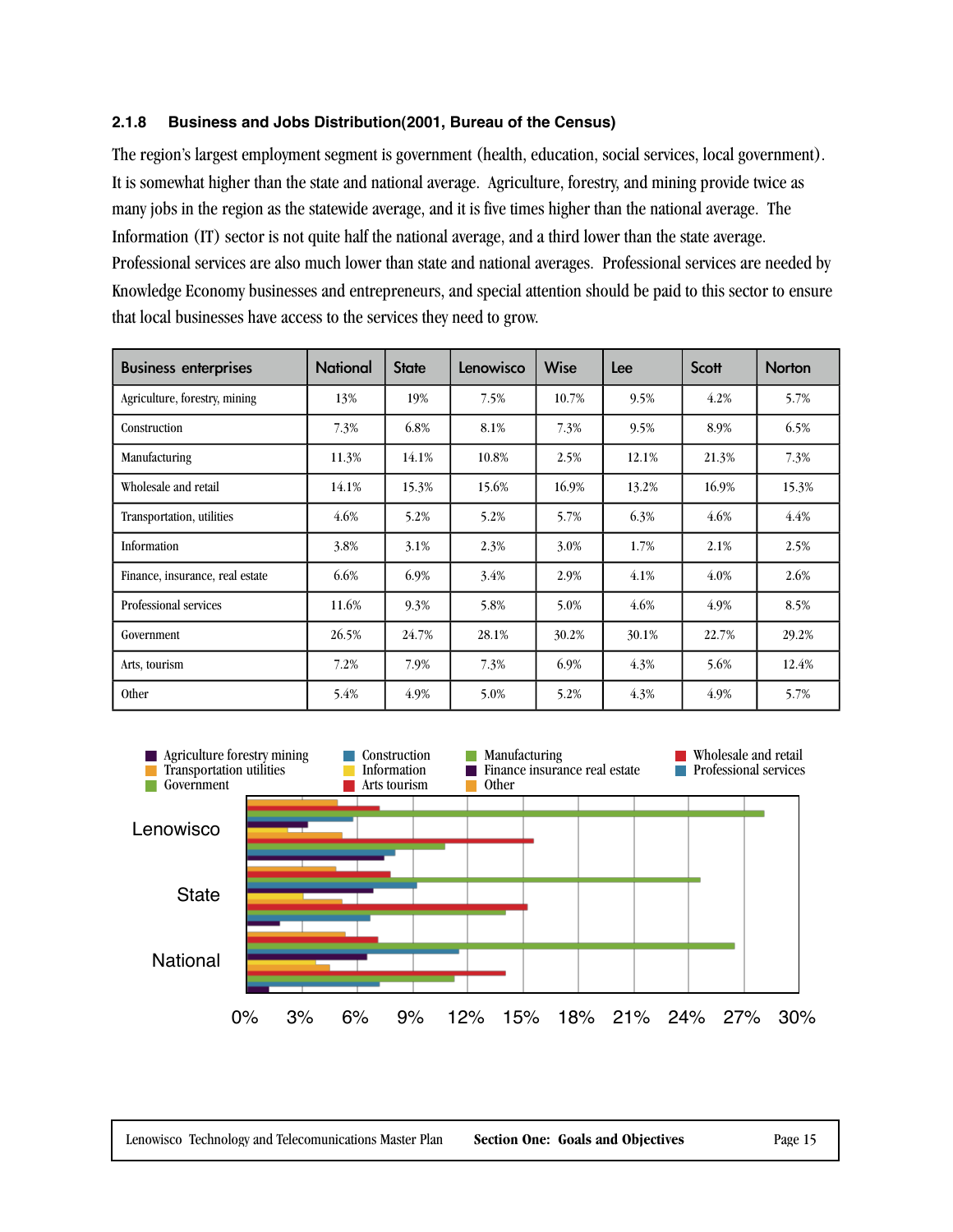## **3 Infrastructure**

#### **3.1 Current projects**

- Lenowisco Network Backbone--linking Duffield, Big Stone Gap, Jonesville, Pennington Gap, Robbins Chapel. The fiber network currently comprises sixty-nine miles of fiber connecting all three counties and the City of Norton. It's one of the most sophisticated networks in the United States, utilizing a combination of microduct and blown fiber, along with some conventional fiber cable. A head end and colocation facility is located in Duffield, on the premises of the Lenowisco Planning District Commission. The colocation facility is a standalone engineered structure with its own backup power generator.
- Downtown Big Stone Gap -- Downtown backbone that will provide business, and some residential service in the downtown area of town. This system utilizes microduct and blown fiber for ease of installation. The microduct lowers the initial cost of installation, and additional capacity is added easily by blowing additional fiber.
- Downtown Pennington Gap -- Downtown backbone that will provide business access and some residential access.
- Scott County Telephone Coop --\$11 million DSL upgrade in the SCTC service area will provide increased access to DSL services.
- Jonesville Downtown -- Downtown fiber backbone that will provide business access and some residential access.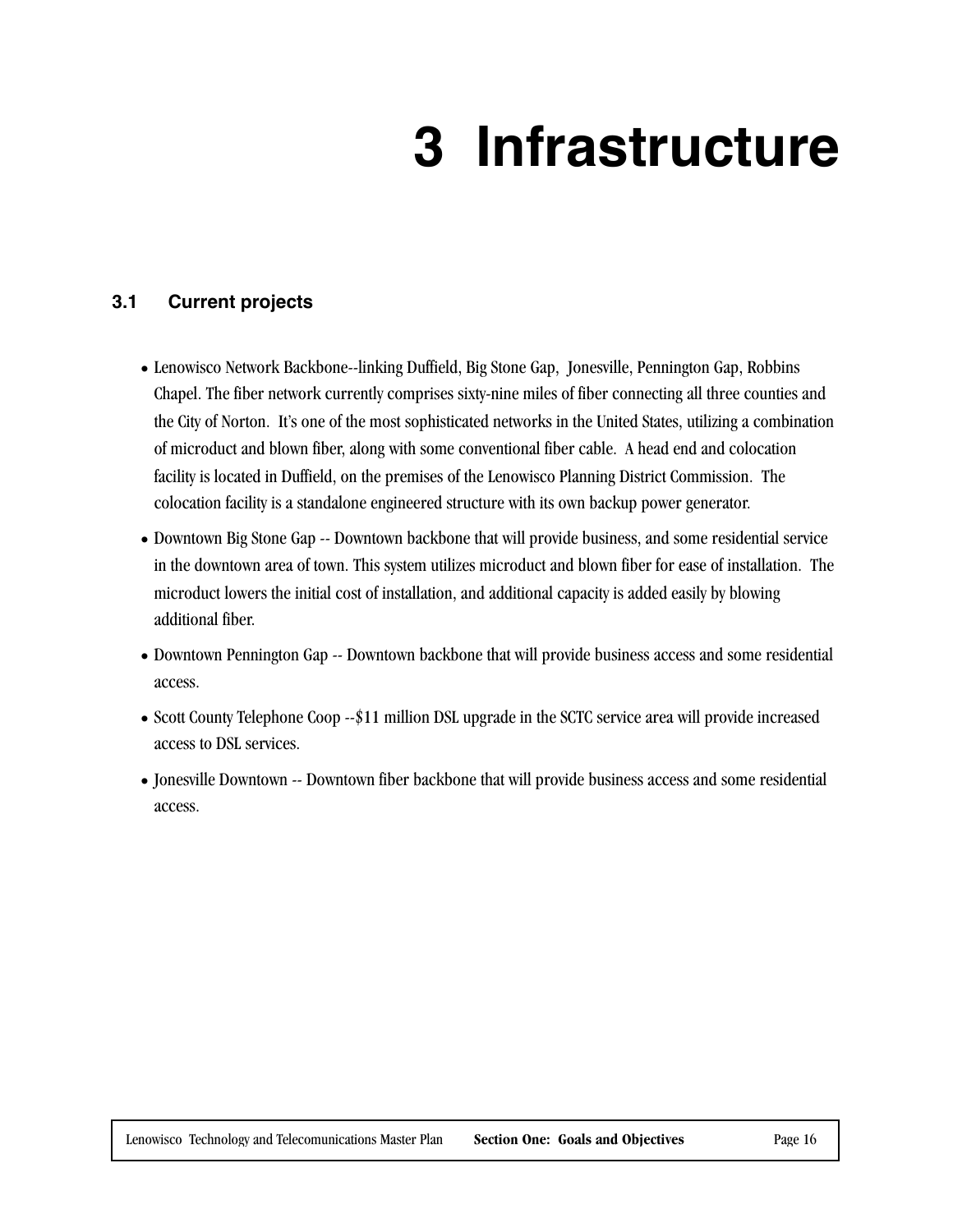

**Facilities: Current Lenowisco Inc. fiber routes**



Facilities: Proposed key connectivity routes, colocation facilities, and data switch points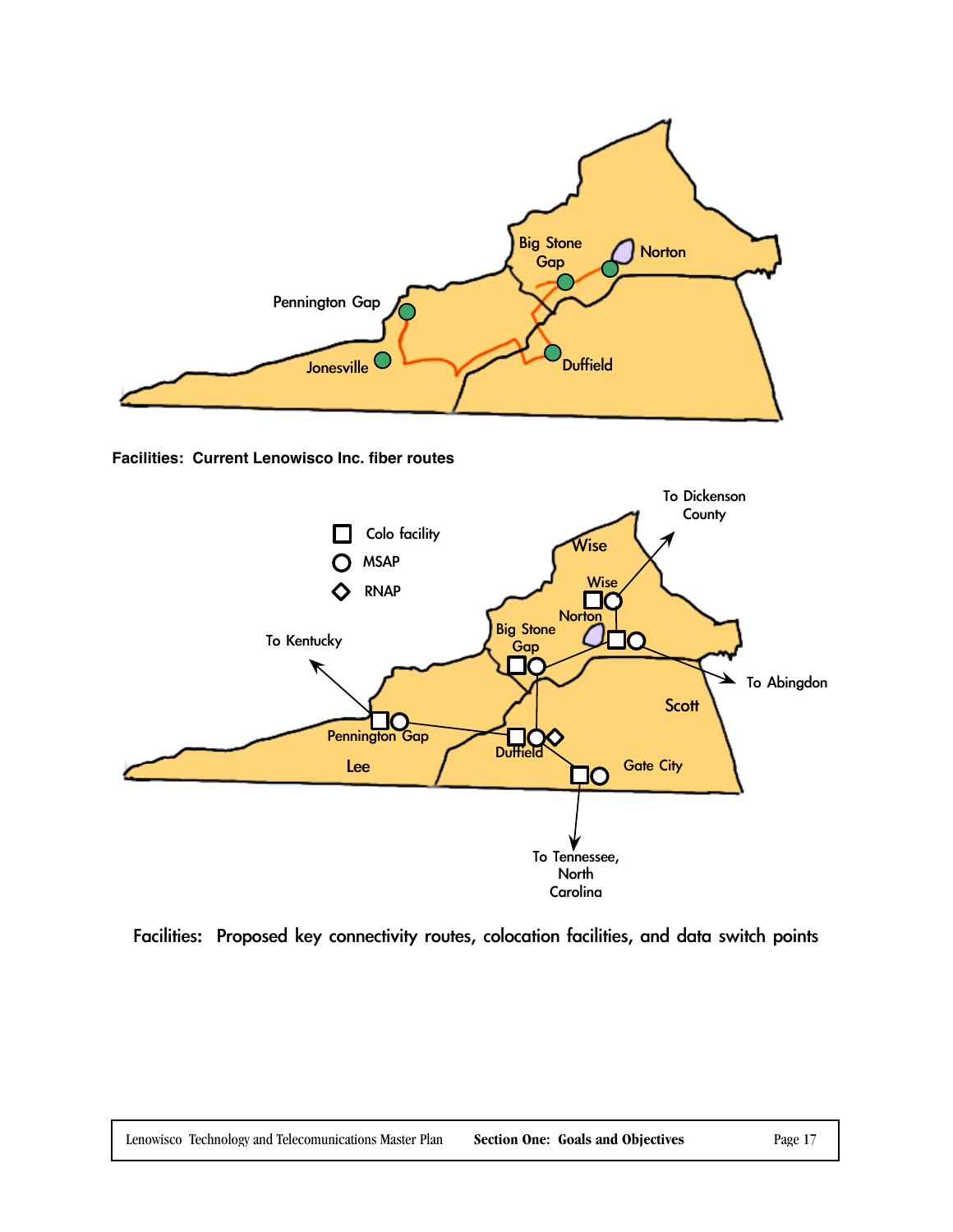#### **3.2 Projects in planning**

- Big Stone Gap wireless service -- private provider waiting for fiber connection
- Downtown Norton -- Downtown backbone -- Business and some residential
- Laurel Tree subdivision -- Fiber to the home project in Norton
- SWVETN network -- fiber extensions to existing SWVETN network
- WiFi hotspot at Visitor's Center, Big Stone Gap
- Self help duct/fiber, mesh network wireless installs
- Downtown Wise -- Downtown backbone -- Business and some residential
- Big Stone Gap "Southern" neighborhood -- utilities upgrade; add duct/fiber to the home
- Gate City -- Downtown technology center
- Daniel Boone Museum and Expo Center -- Broadband access for tourism, livestock auctions
- Crooked Road Project -- Streaming video programs between centers
- Business/Industrial/Technology Parks Interconnection -- connect all business parks with fiber

#### **3.3 Goals, Objectives, and Action Items**

#### **Goal One**

Communities in the LENOWISCO region should have a robust intracommunity and intercommunity digital transport system that is the equal of any other region in the world.

#### **Objectives**

❑ LENOWISCO communities should develop fiber and wireless overlay plans that define where key backbone fiber routes and wireless tower sites (existing and future tower and antenna sites) should be located in communities.

Action Step: Inventory existing community and regional mapping (GIS) capacity, and identify additional needs in the region.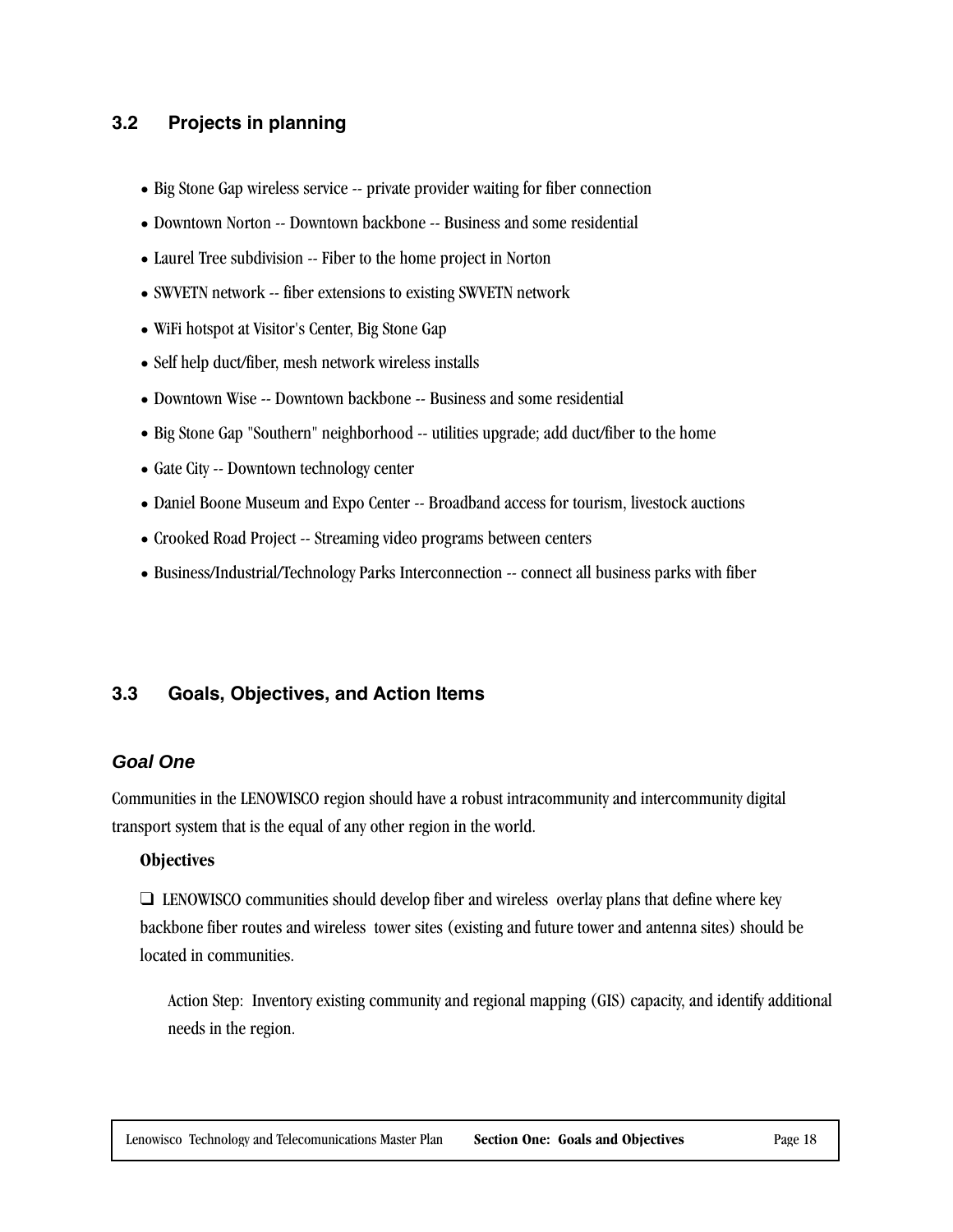Action Step: Every community should create a fiber overlay plan that identifies near term (next twelve months) and far term (next three years) opportunities to install telecom duct and/or fiber.

Action Step: Ensure that all users of public right of way have provided appropriate GIS data for their cable routes.

Action Step: Every county and city should create a fiber overlay plan that identifies near term (next twelve months) and far term (next three years) opportunities to install telecom duct and/or fiber.

❑ Over the next three to five years, make regional investments in telecomm facilities that will support the bandwidth required by the quadruple play of services (voice, video, data, advanced and new services) a minimum of ten years in the future.

Action Step: Adopt a regional goal of providing a minimum of Gigabit Ethernet to every home and business in the region by 2008.

Action Step: Perform wireless site survey region wide to minimize the number of towers and maximize coverage for wireless services.

❑ Have community–managed colocation facilities available to public and private telecommunications providers and users.

Action Step: Survey current telecom service providers to gauge interest in using community-owned colocation facilities in appropriate locations. Use feedback from providers to help identify those locations.

Action Step: Norton, Big Stone Gap, Town of Wise, Pennington Gap, Gate/Weber City area, Pound, and Duffield should provision and develop community colo facilities.

❑ Regional investments in network equipment and systems should include support for IPv6 protocols (next generation Internet) to ensure wide interoperability among users, institutions, and businesses.

Action Step: Develop a one page information handout on IPv6 interoperability issues and circulate it widely among network administrators in the region.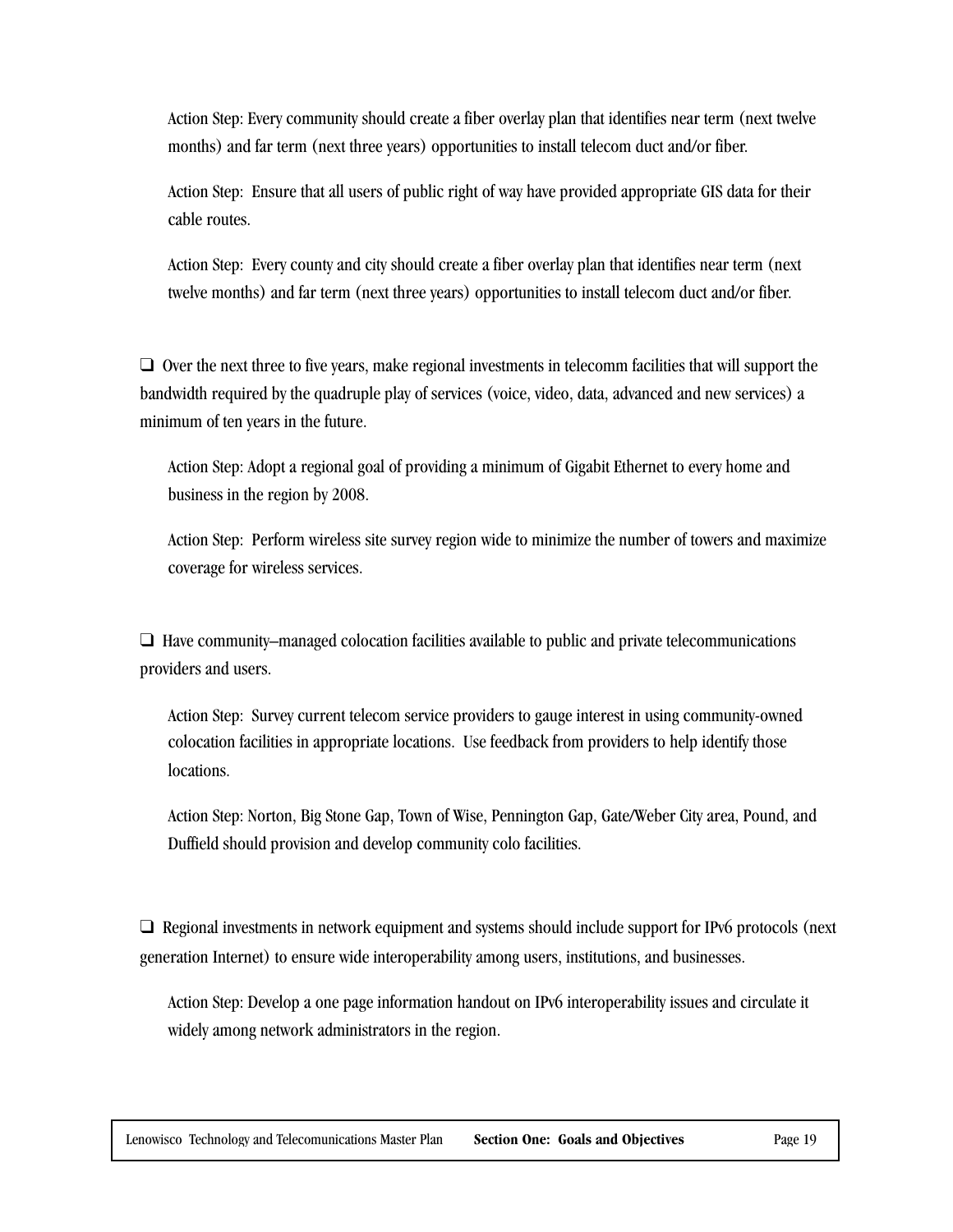#### **Goal Two**

Adopt policies and/or ordinances as needed that minimize the burden of regulations and the cost of offering broadband services while preserving the natural landscape and beneficial features and aspect of LENOWISCO communities.

#### **Objectives**

❑ All new neighborhoods should have land set aside for an NSAP (Neighborhood Service Access Point).

Action Step: Convene a meeting of town and county planners to discuss changes to comprehensive plan that are required.

Action Step: Write a sample specification for an NSAP set aside that can be provided to planners and developers.

❑ Ensure that community master plans adequately address telecommunications issues.

Action Step: Canvass LENOWISCO communities to collect existing ordinances that relate to telecommunications issues.

Action Step: Develop a set of "model" ordinances and master plan guidelines for telecommunications that can be used by LENOWISCO communities.

❑ "Open ditch" policy evaluates potential of laying fiber lines alongside road, water, and sewer projects. Action Step: Get at least one county or city to adopt a formal "open ditch" policy in 2005.

Action Step: Provide training for public works employees to install and maintain telecommunications duct of various kinds. Look for a pilot project to use as a hands-on training opportunity.

#### **Goal Two**

Residents, visitors, businesspeople, and other travelers should have convenient wireless access throughout the entire region.

#### **Objectives**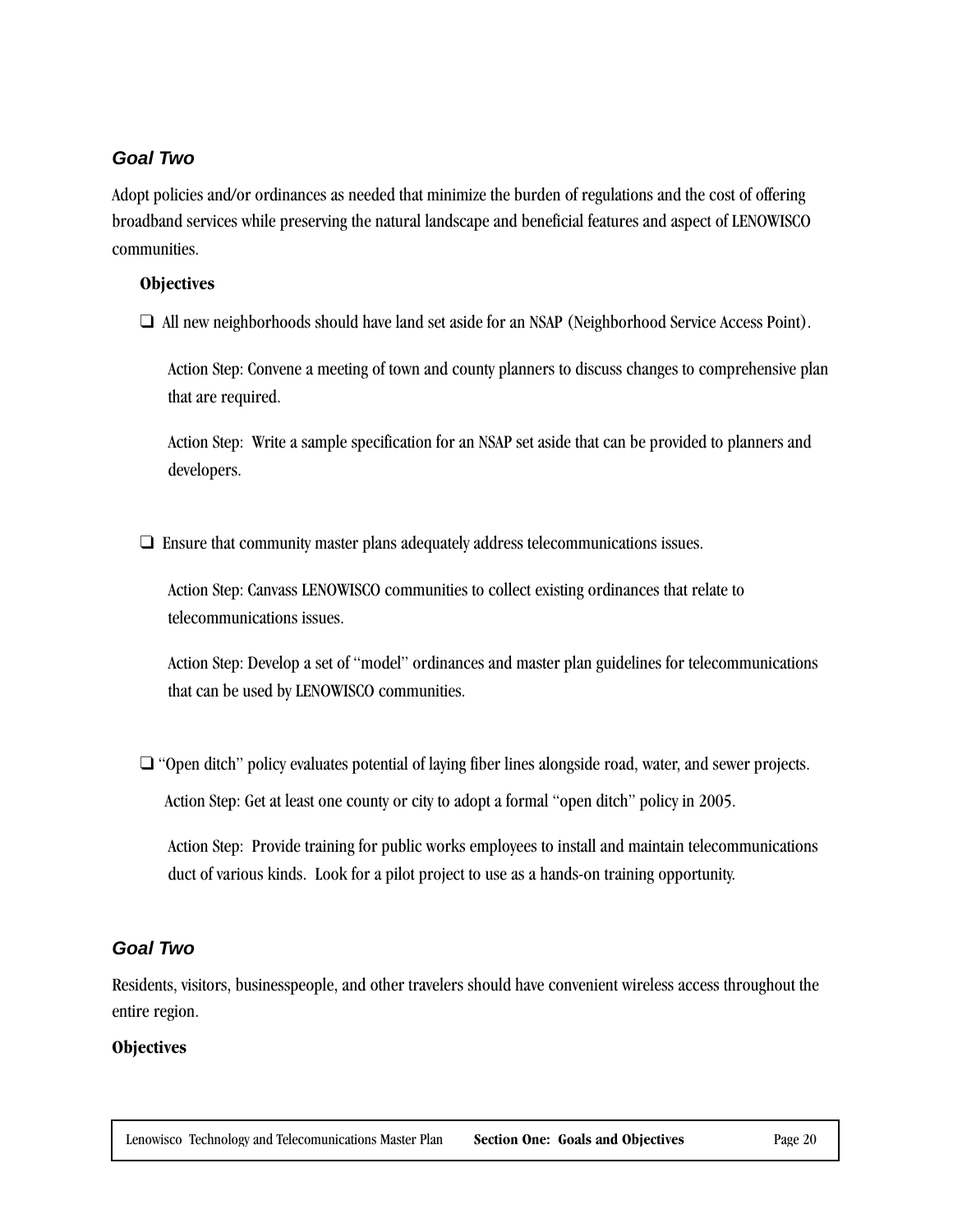$\Box$  Every visitor center in the region should offer free WiFi access, with appropriate signage advertising the availability of access.

Action Step: Invite the organizations that manage visitor centers to attend a meeting on the issue of WiFi access at those locations.

Action Step: Create a plan and project template for providing WiFi access at a visitor center.

Action Step: Use the established network of inns, B&Bs, restaurants, and other visitor attractions to publicize the availability of public WiFi.

Action Step: Design an appropriate sign that indicates graphically the availability of WiFi access.

Action Step: Ask the Virginia Department of Transportation to adopt the sign as a standard throughout the state.

❑ Community and regional Web sites should provide "free WiFi" maps and directions so that travelers can easily identify public WiFi hotspots.

Action Step: Write a one page "talking points" handout for Web site managers that discusses the benefits of providing easy to find WiFi information on their Web sites.

❑ Lower the barriers to market entry for wireless providers in the LENOWISCO region.

Action Step: Communities in the LENOWISCO region should perform wireless site surveys to identify appropriate locations of antennas and towers.

Action Step: Publicize the wireless survey results to wireless providers.

Action Step: LENOWISCO communities should adopt municipal ordinances that simplify procedures for obtaining antenna space on public structures.

Action Step: LENOWISCO communities should adopt a common fee structure for mounting antennas on public structures so that the costs for mounting antennas and the lease costs are uniform throughout the region.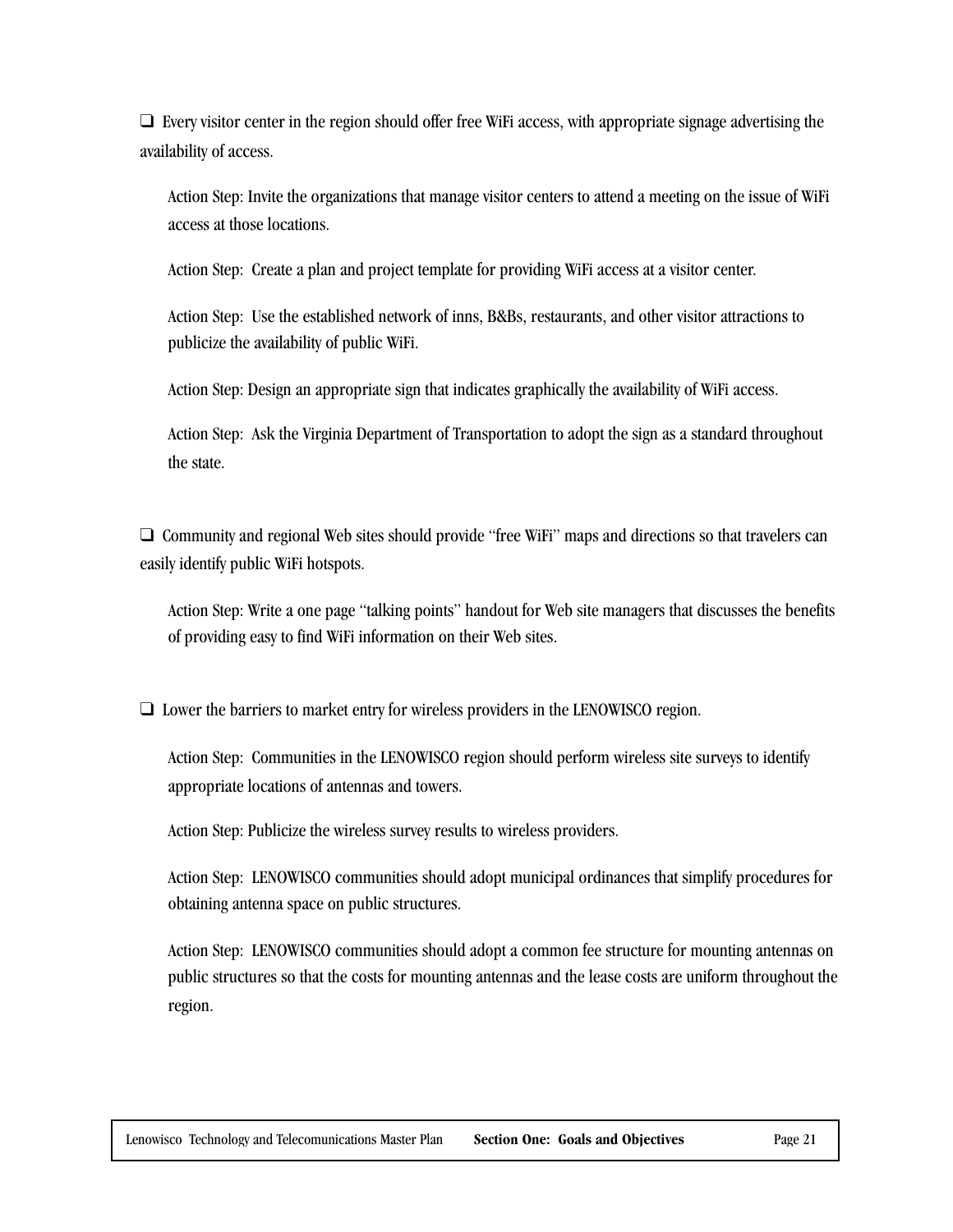#### **Goal Four**

The LENOWISCO has a world class, high performance, regional network that is attractive to relocating companies and entrepreneurial startups.

#### **Objectives**

❑ A regional network of of community-managed MSAPs and RNAPs provide world class network performance.

Action Step: Identify communities and locations for the MSAPs and RNAPs, based on current and future fiber deployments by LENOWISCO, Inc. Suggested communities for MSAPs include Duffield, Norton, Big Stone Gap, Gate City, and Pennington Gap. RNAP candidates include Duffield and Norton.

#### **Goal Five**

Community rights of way are managed to ensure that future right of way needs are not compromised.

#### **Objectives**

❑ Every community has a clear and concise public right of policy that is managed fairly and strictly.

Action Step: Survey existing right of policies.

Action Step: Develop a pro forma "standard" policy that can be used as a template for LENOWISCO communities.

Action Step: Hold workshops for planners and elected leaders to educate them on right of way issues and the role of local government.

Action Step: Survey existing GIS data on right of way cable use. Encourage LENOWISCO communities to adopt a common GIS data requirement for all right of way users.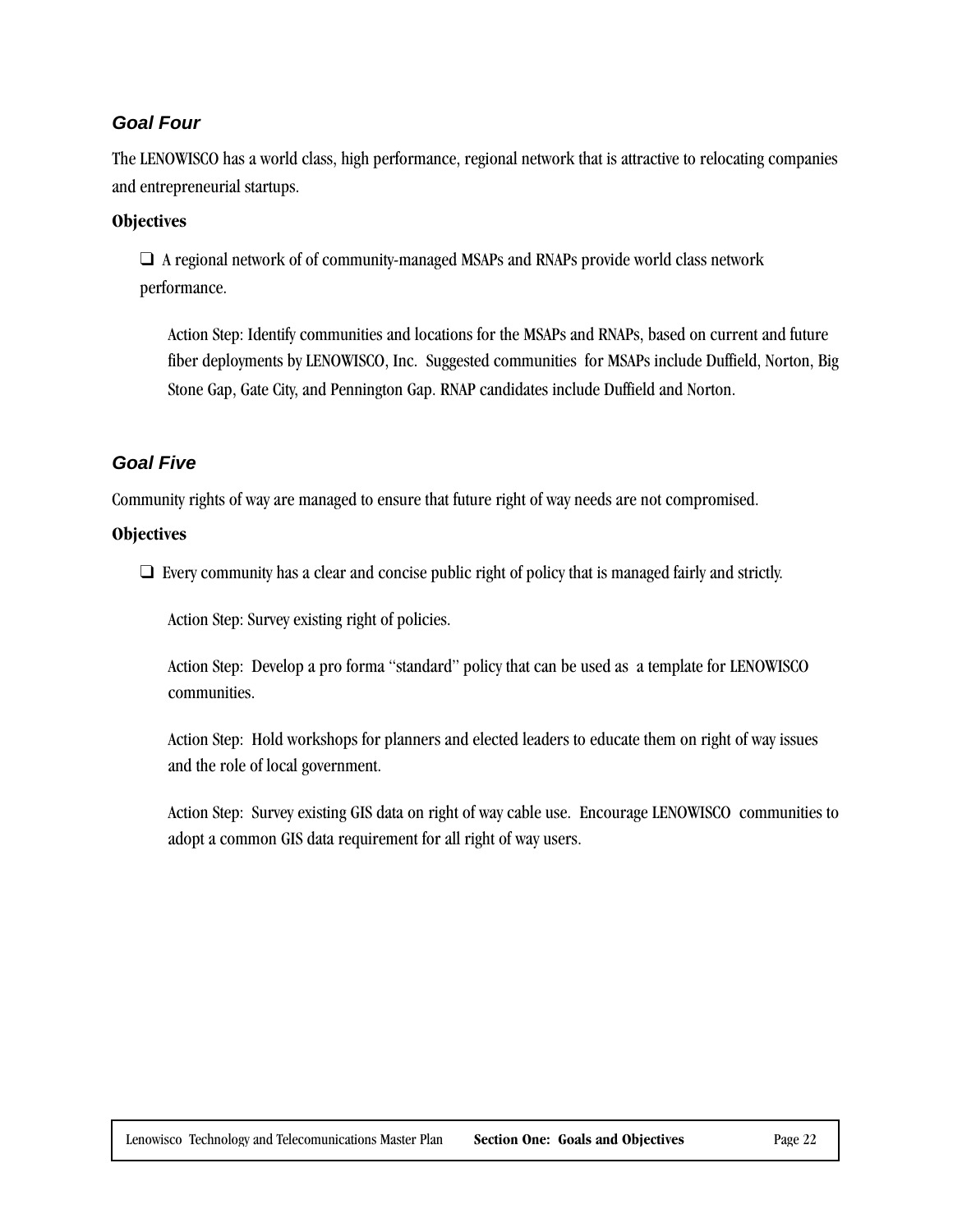## **4 Education and Training**

#### **4.1 Partners and Programs**

The region has a wide group of partners to assist with education and training goals.

- Southwest Virginia Technology Council Outreach and training to technology businesses
- Mountain Empire Community College and UVa-Wise College age students, adult education, and worker training and retraining programs
- Mountain Empire Electronic Business Village Microbusinesses, small businesses, and new business startups.
- K12 Schools Children, GED and adult education programs
- Libraries Community groups, citizens at large.
- Current and future private technology training centers, such as the Nice center in Norton (a facility is also being considered for Appalachia).

Current programs directed at increasing the capacity of people or groups in the region to make use of technology include:

- Electronic Business Village (EBV) Entrepreneur program
- Tek.Xam national exam for certification in IT knowledge areas
- MECC Workforce Development
- Associate degree level IT programs and IT certification programs
- UVa-Wise math and science initiative (dual enrollment)
- Scott County high school dual enrollment at MECC, Cisco Academy, and other computer/network training programs.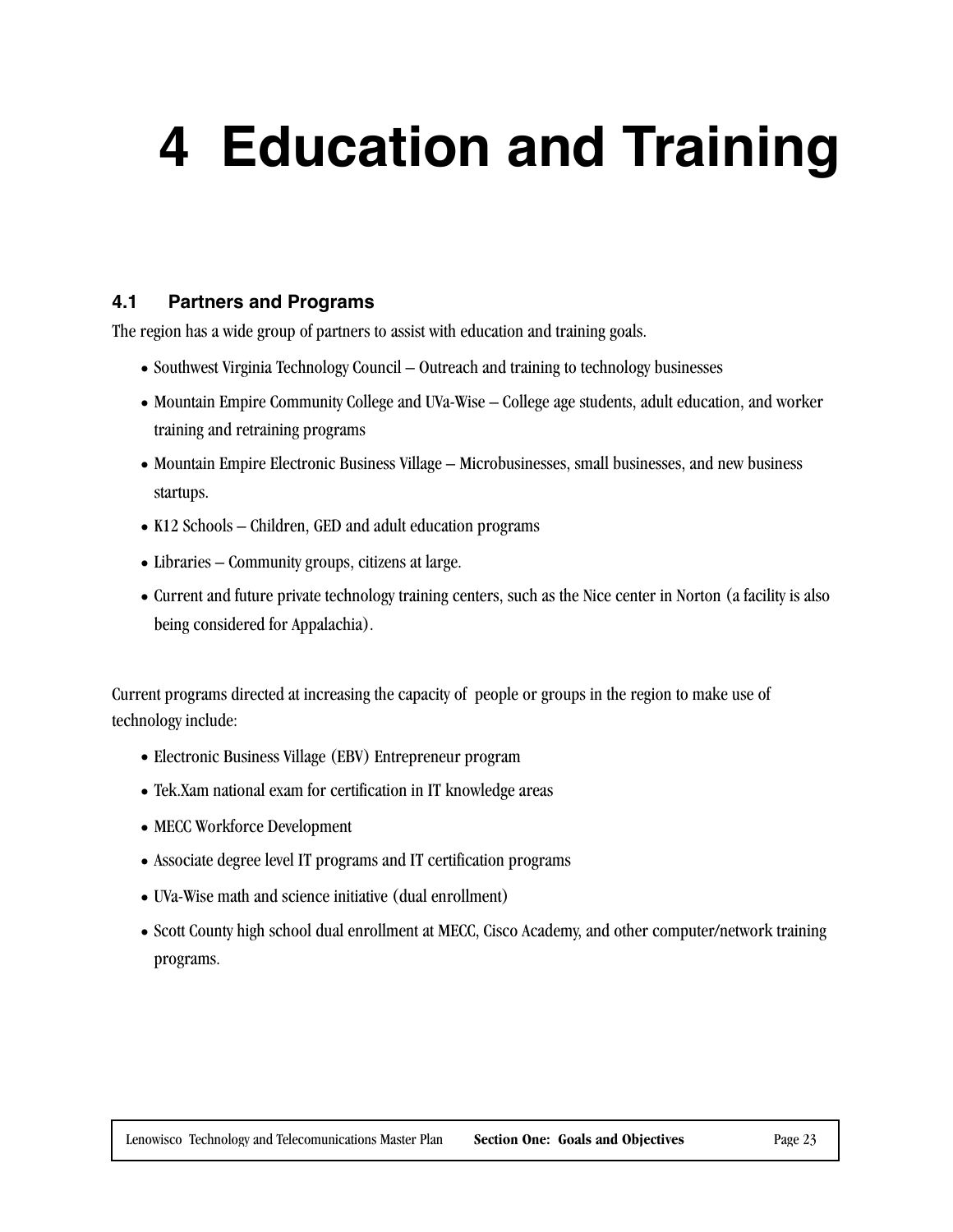#### **4.2 Goals, objectives, and action steps**

#### **Goal One**

All youth graduating from high school and college in the area have achieved a defined level of technological competency that is based on a well-defined set of general skills and abilities.

#### **Objectives**

 $\Box$  Develop a working definition of technological competency for various key groups in the community (e.g. K12 students, community leaders, business people, planners, elected officials).

 Action Step: Convene a working group to define technological competency for the region. The working group should include a broad mix of community leaders, businesspeople, and educators at both the high school and college level.

Action Step: The working group sets a target of no more than one year to reach consensus on a definition of technological competency for high school graduates, two year college programs, and four year college programs. Technological competency definitions should address specific business skills, not just the ability to use "social" programs like email and chat.

Action Step: The working group shares current SOL technology goals with the community to heighten awareness of the importance of technological competency.

Action Step: Encourage local colleges to support certification programs (e.g. Tek.Xam is one such program), especially for students that may not get a four year degree.

### **Goal Two**

Ensure that all citizens and businesses have the skills and knowledge to use the technology.

#### **Objectives**

❑ Encourage the development of learning support groups (learning webs) that facilitate ongoing, regular face to face and Internet-based intra-group communication and discussion on issues and areas of mutual interest.

Action Step: Create a working group that will explore blogs of interest and develop a plan to encourage both individual blogging in the region as well as one or more regional blogs on topics of interest (e.g. a regional blog on technology issues facing the Lenowisco area).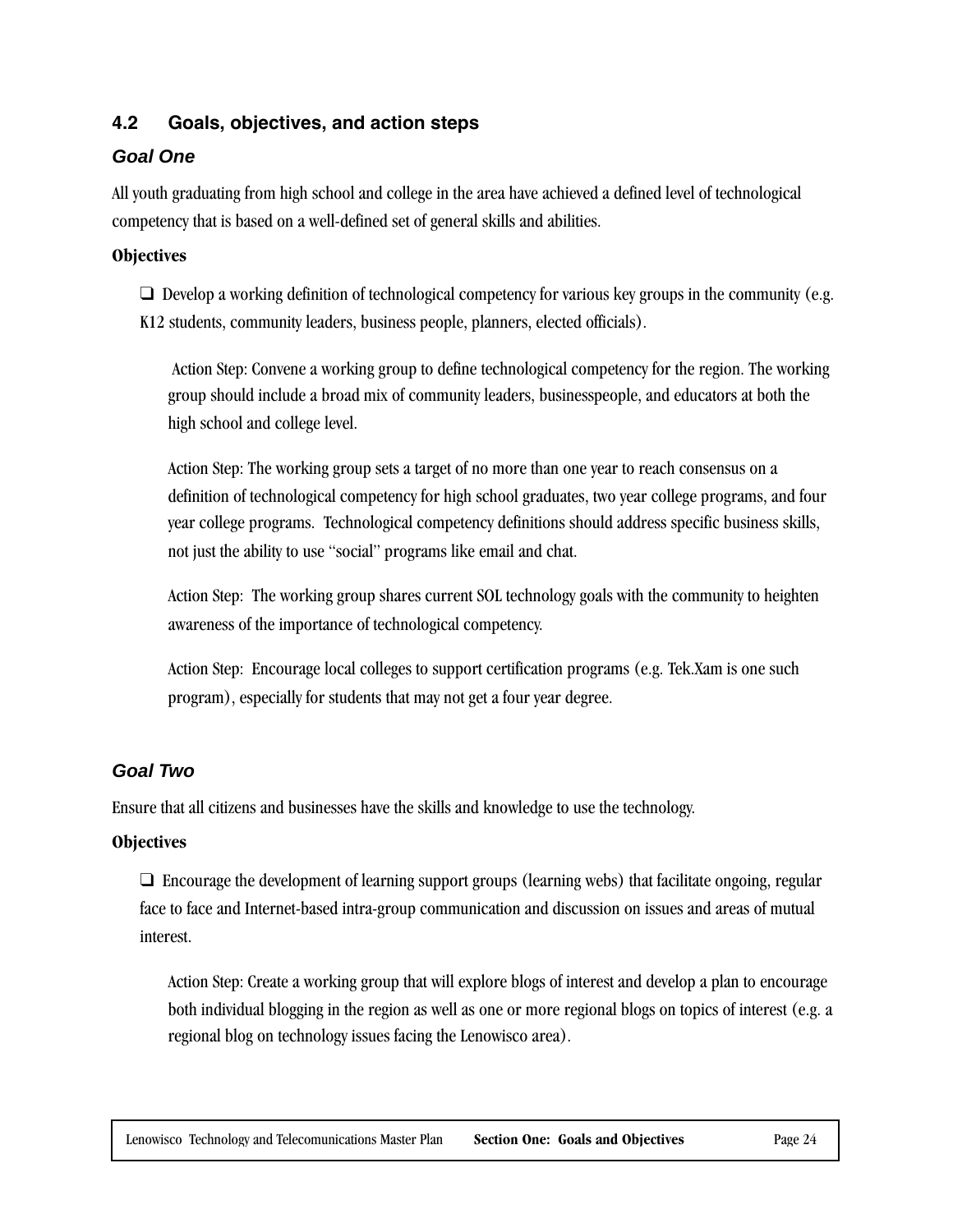❑ The SWVTC should develop a series of seminars on on current and future technologies and telecommunications and offerthem to SWVTC members and other businesses in the area.

Action Step: Convene a working group to identify subject matter experts who can design and deliver short courses (e.g. 2-3 hours) on the following topics: data center design and management, new and emerging technologies, RSS news feeds and news syndication.

Action Step: The working group should also develop "mini" seminars (1 hour) on Voice over IP, eBay for businesses, Chat for grandparents, digital photography, and advanced email features (attachments, photos, etc.). These courses would be advertised by the SWVTC and offered as brown bag lunch meetings around the region.

❑ Develop a core set of short courses and seminars for seniors that provide both basic and advanced skills training in technology and Internet services, and make those training packages widely available to agencies that work with Seniors.

Action Step: The regional libraries and MECC should form a working group with the regional AARP and MEOC groups to develop a seminar series for senior citizens.

❑ Provide training and assistance to local technical and network staff to help them understand the advantages of high performance fiber and wireless networks and why such networks may be better than legacy networks.

 Action Step: The SWVTC should foster and support the development of the free and convenient exchange of technology best practice information.

 $\Box$  Develop a program to identify technology best practices in key public planning areas (e.g. rights of way, access issues, fiber overlay plans, etc.) and disseminate those techniques, processes, and systems widely to municipal planners, builders, developers, and other interested parties.

Action Step: Encourage public planners to adopt appropriate portions of the Lenowisco Technology Master Plan rather than creating many small plans from scratch.

Action Step: Convene a meeting of planners from Lenowisco communities to learn about the Technology Master Plan.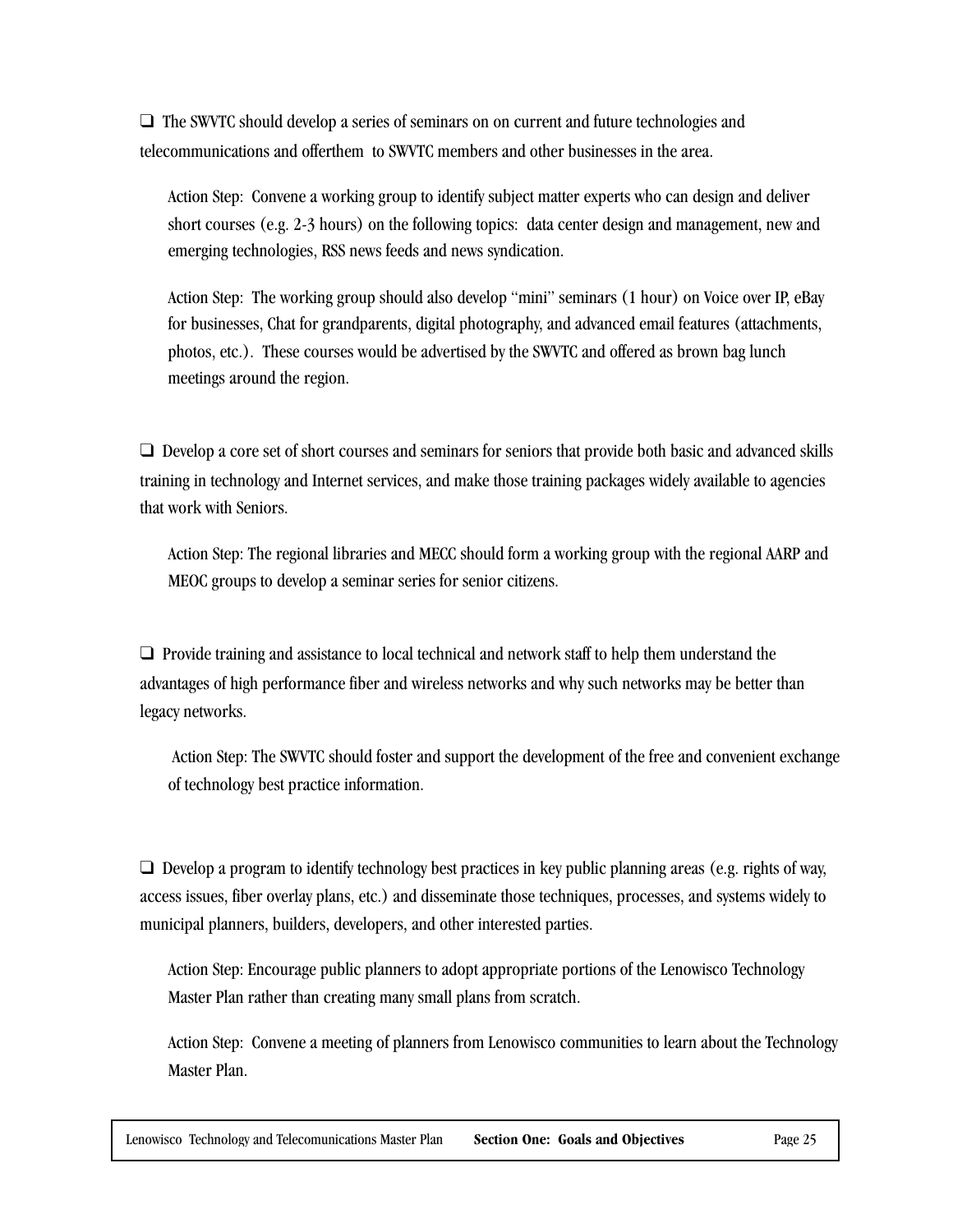❑ Develop a permanent "technology round table" monthly lunch meeting for planners to meet informally to discuss technology issues and to share information.

Action Step: The Lenowisco PDC and selected guest speakers should attend city and town manager meetings to raise awareness of the emerging importance of telecommunications as part of town and county planning.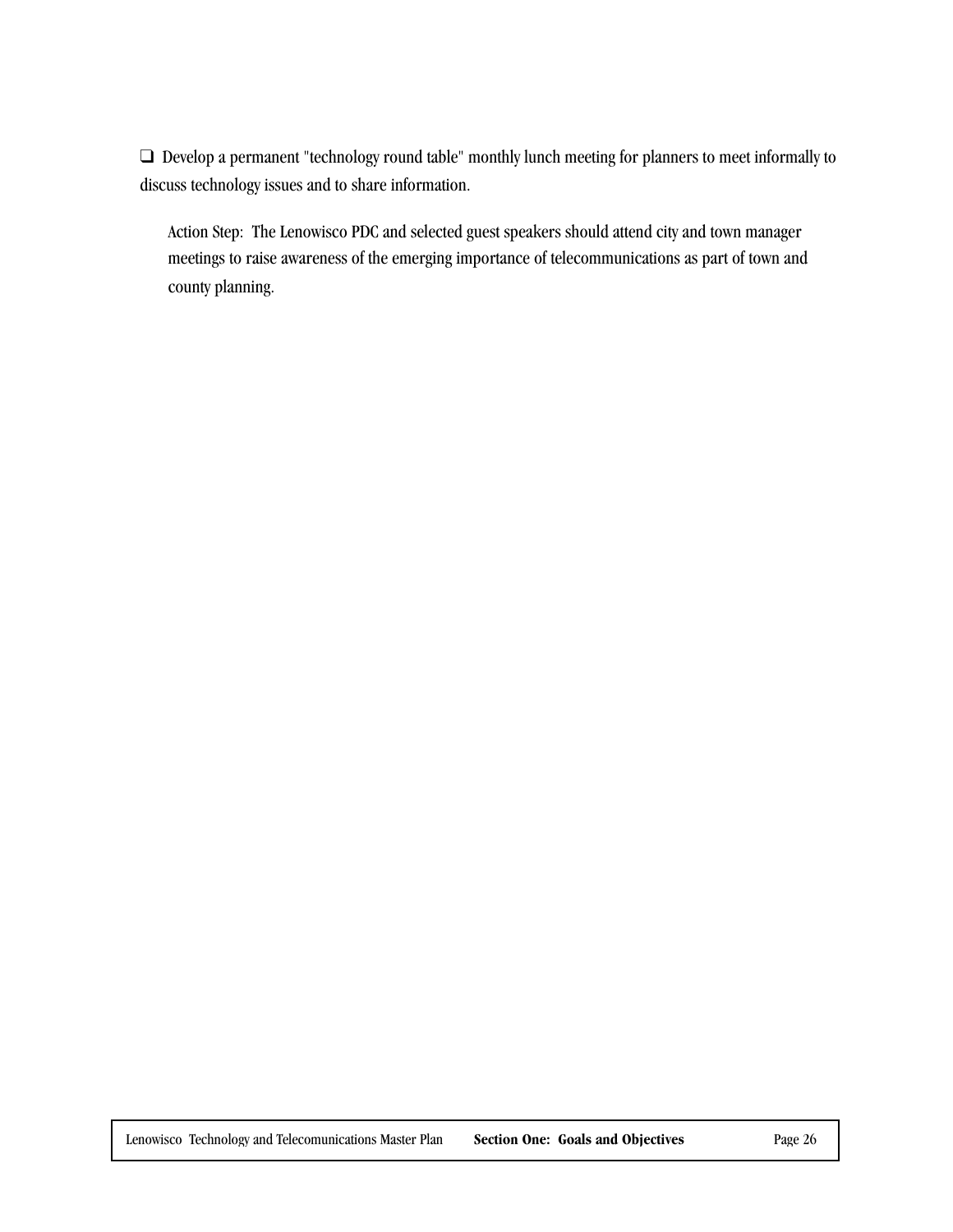# **5 Network Access**

#### **5.1 Goals, Objectives, and Action Items**

#### **Goal One**

Drive down costs for large capacity bandwidth users throughout the LENOWISCO region.

#### **Objectives**

 $\Box$  Assemble a list of institutional and business bandwidth users (T1 connections and above) and where possible, identify costs associated with the connections

Action Step: Identify a group who will collect and maintain the data.

Action Step: Canvass institutional and business users to determine current bandwidth use in the region.

Ensure that purchasers of bulk bandwidth understand bandwidth aggregation and how it can reduce costs.

Action Step: Hold bandwidth aggregation workshops throughout the region.

Action Step: Canvass educational, local government, and state agency users of Network Virginia throughout the region. Investigate aggregating NWV demand by bringing in one or more OC3 connections and sharing it, which would drive down costs for all NWV users.

Action Step: Develop and maintain a mailing list of network administrators in the region. Encourage frequent and regular communication among network administrators, including regular lunch or breakfast meetings.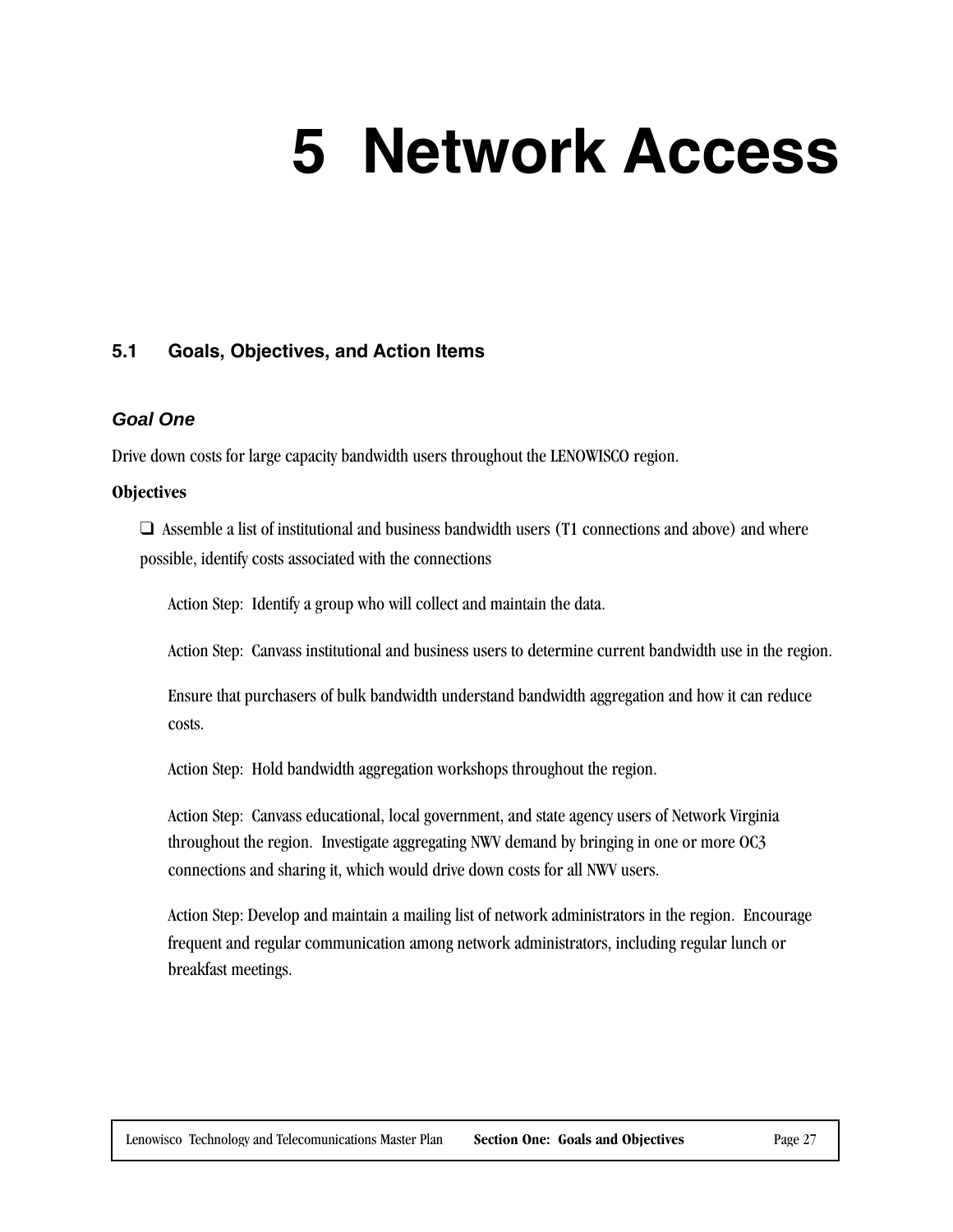#### **Goal Two**

Create more opportunities for local and regional access providers in the LENOWISCO region.

#### **Objectives**

❑ Reduce dependence on a few large backhaul providers.

Action Step: Meet with local and regional access providers to determine how bandwidth buyers can work with them to increase the total bandwidth into the region. Find out what limits the access providers from increasing the amount of bandwidth they can provide.

Action Step: Develop a regional broadband aggregation strategy document that identifies all bulk access customers (e.g. T1, DS1 and higher), including business, institutional, and government customers. Contact each organization on the list and canvass their current and future needs.

Action Step: Use the broadband aggregation strategy document to help identify future fiber and wireless routes in the region so that new duct, fiber, and wireless investments pass by key customers.

Action Step: Publicize the value of broadband aggregation (reduced costs for bandwidth) through local meetings (e.g. Tech Council, Chambers of Commerce, County Council meetings).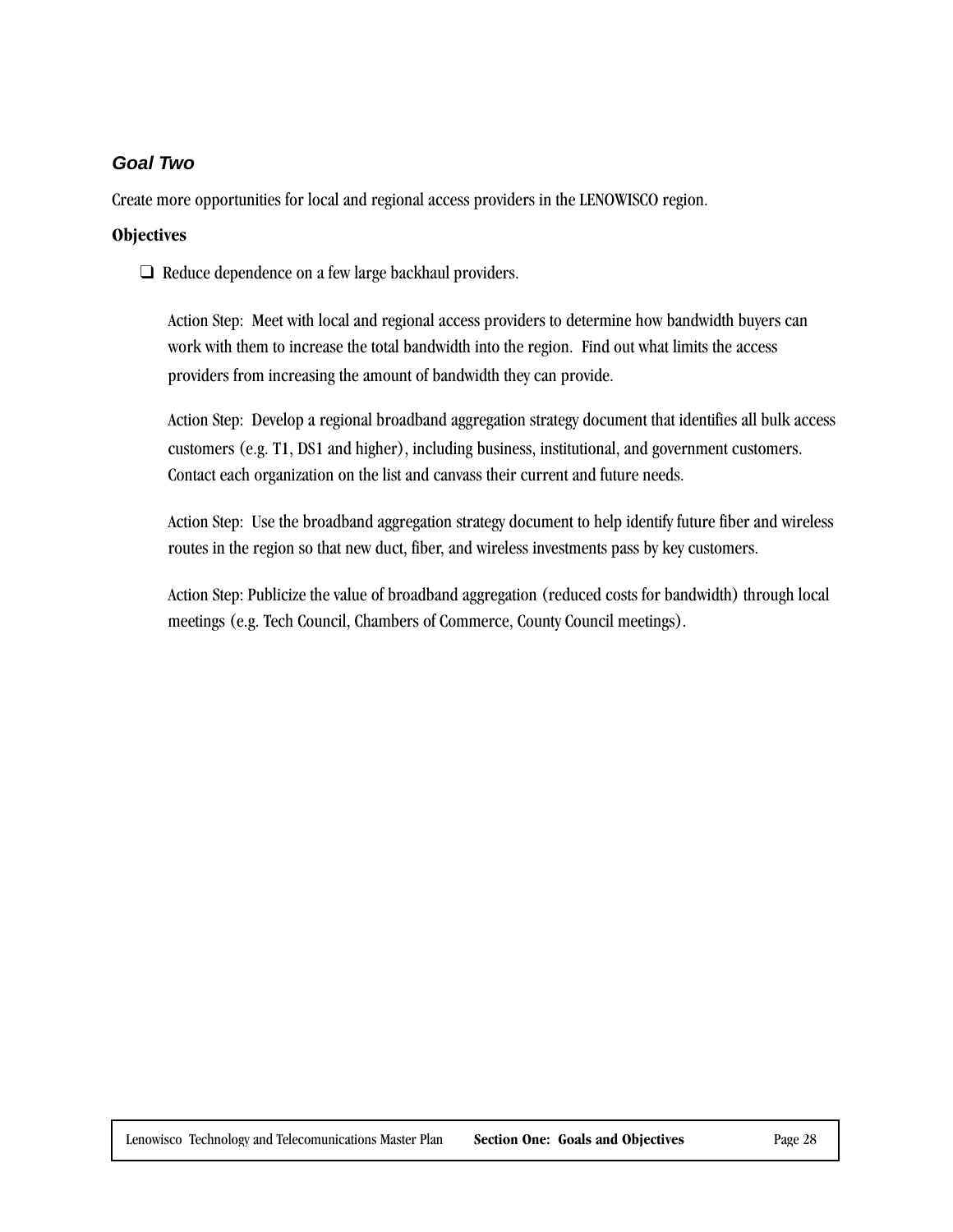### **6 Services**

#### **6.1 Goals, Objectives, and Action Items**

#### **Goal One**

Ensure that all the citizens and community groups of the Lenowisco region have access to community-supported information services that support community and civic activities.

#### **Objectives**

 $\Box$  Identify the package of services (by service type--email, mailing lists, etc.) that should be available for community use.

Action Step: Develop a strategy for hosting those services economically so that all communities that choose to offer community services can do so without "reinventing the wheel."

Action Step: Get advice on hosting and service options from an experienced community network services manager or consultant.

Action Step: Identify an Open Source, fourth generation Content Management System (CMS) and encourage its use throughout the region to build capacity and reduce costs for community portal management.

Action Step: Expand the eBiz Village program to include support for a regional Web portal.

#### **Goal Two**

Help communities understand the value of a community Web portal.

#### **Objectives**

❑ Educate community leaders on the value of well-supported, "modern" community Web portals and the linkages to economic development and business recruitment.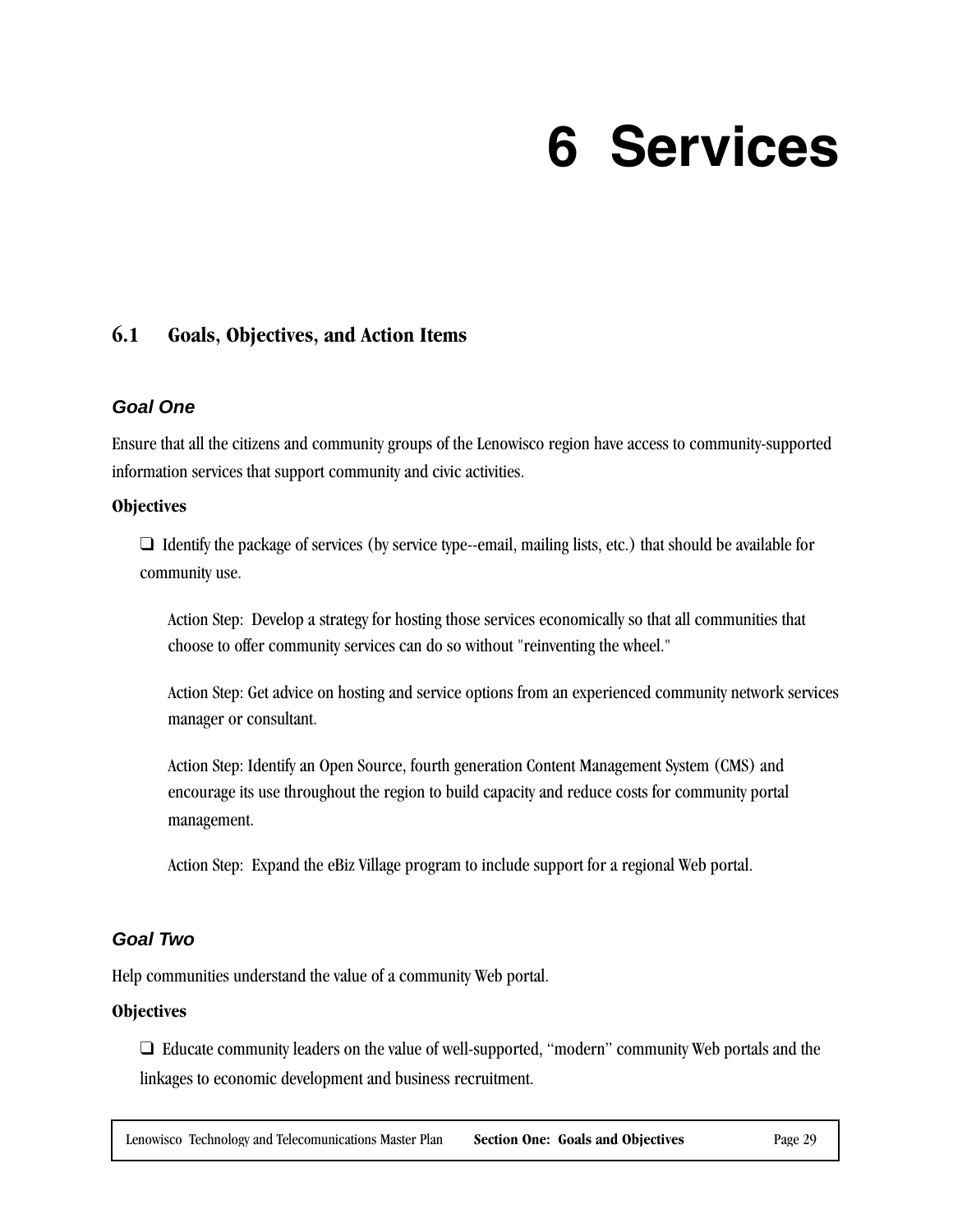Action Step: Survey some out of the area community Web portals that have been identified as using best practice in design and execution (e.g. the Blacksburg Electronic Village).

Action Step: Prepare a handout for community leaders that describes the reasons why a community Web portal is important to the community, emphasizing linkages to economic development and company and entrepreneur recruitment strategies.

#### **Goal Three**

Improve the local community use of technology to deliver and access services.

#### **Objectives**

❑ Improve local access and involvement in community government and process.

Action Step: Encourage communities to use Web-based content management systems as the basis for community Web portals, and encourage citizens and local leaders to use the community portals to discuss local issues.

❑ Expand the use of GIS systems in local government

Action Step: Inventory local governments and their use of GIS.

Action Step: Provide more public access to GIS information, reports and regulations on line and in various formats.

Action Step: Identify and publish success stories of savings and improvement to access from existing examples in the area.

Action Step: Partner with libraries and community network efforts in the region to promote the use of GIS by citizens and businesses.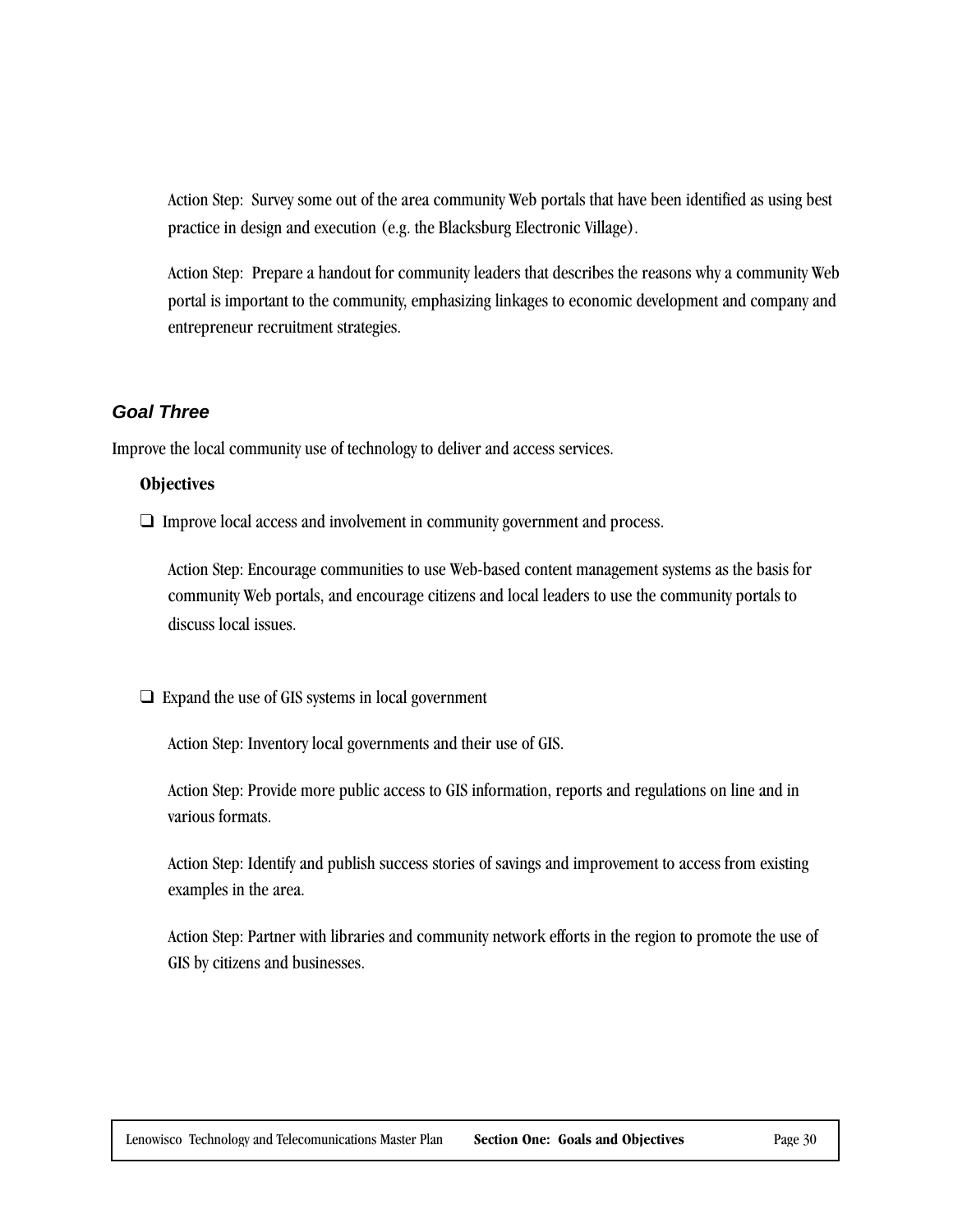## **7 Content and Content Providers**

#### **7.1 Goals, Objectives, and Action Steps**

#### **Goal One**

Ensure that the region has a wide variety of rich, timely, local content available on the Web.

#### **Objectives**

□ Promote the use of broadband by developing a local capacity to webcast video.

Action Step: Identify a local school willing to teach webcasting as an elective class and as an ongoing community service project and promote its use.

Action Step: Study the Growing Digital project in Danville and model the local program after Growing Digital's very successful approach.

❑ Get every community and civic group that wants a Web presence on the Web

Action Step: Work with the community portal project to ensure that the community portals are using fourth generation content management tools that support blogging and RSS news feeds.

Action Step: Develop a workshop to provide training on blogging and RSS to community and civic groups.

 $\Box$  Use community directories to promote the region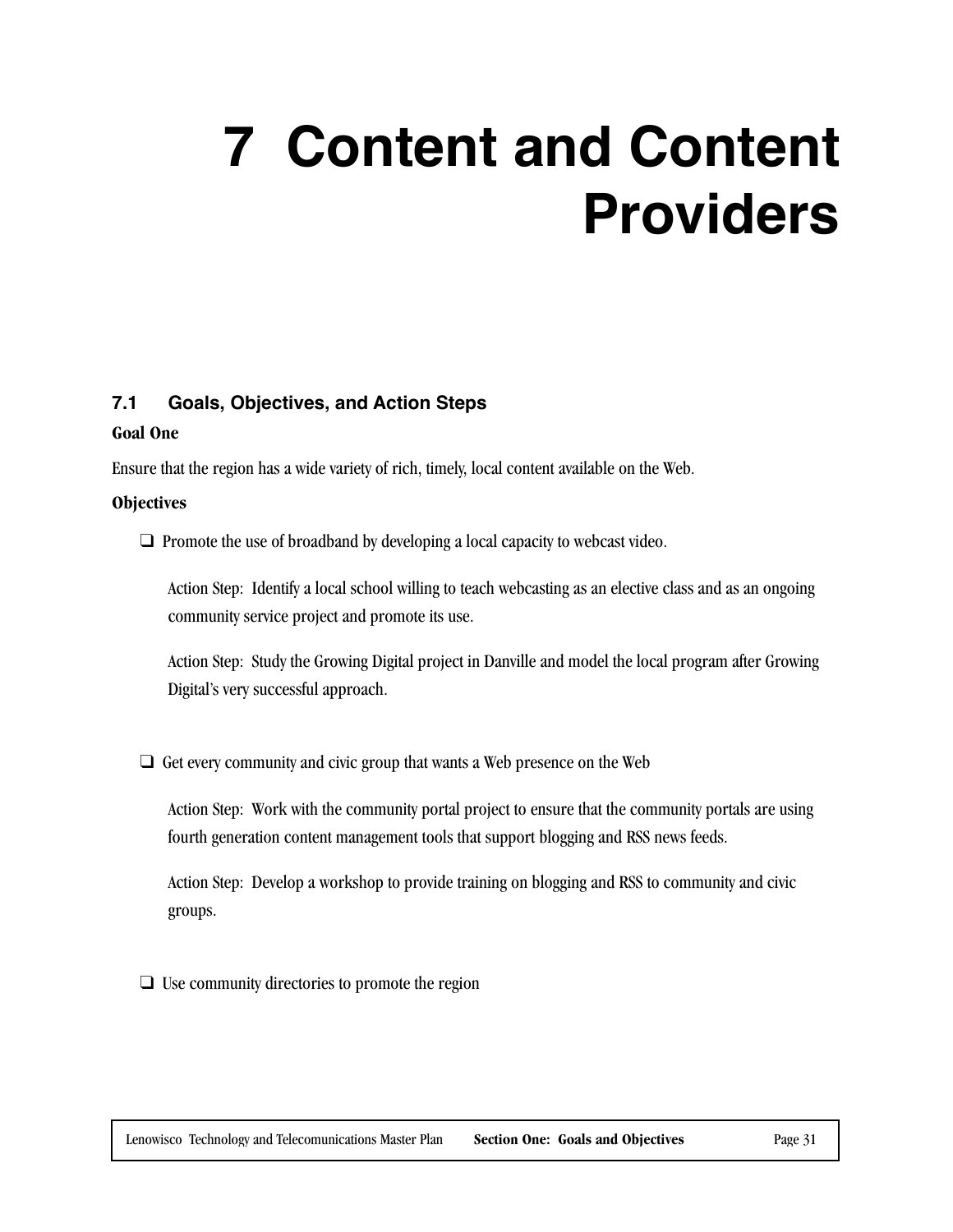Action Step: Inventory existing online directories and listings of information (e.g. from current community portals, Chambers of Commerce, regional listings, etc.) Identify overlapping areas and gaps in coverage.

Action Step: Develop a common directory system that provides individual portals for individual communities and organizations. Promote the directory regionally and integrate into economic development marketing.

❑ Have every local government entity provide at least one RSS news feed with local government information.

Action Step: Organize a half day workshop for local government Web site managers to introduce them to Web management tools, RSS news feeds, and blogging.

Action Step: Choose a mature, well-supported Open Source Web content management system for use throughout the region for community portals, community groups, and local government Web sites.

#### **Goal Two**

Ensure that the region has an evolving capacity to provide the bandwidth needed to deliver commercial content in any format, on demand.

#### **Objectives**

❑ Ensure that the region does not become bandwidth limited, especially with respect to business use of content.

Action Step: Hold regular discussions with local commercial and public access content providers to assess their bandwidth needs.

### **Goal Three**

Ensure that the businesses of the region have the knowledge and training to make the best use of business content to offer their products and services to a global marketplace

#### **Objectives**

❑ Business owners and entrepreneurs should have the knowledge and skills to make appropriate choices in designing attractive and responsive online content that promotes their businesses successfully.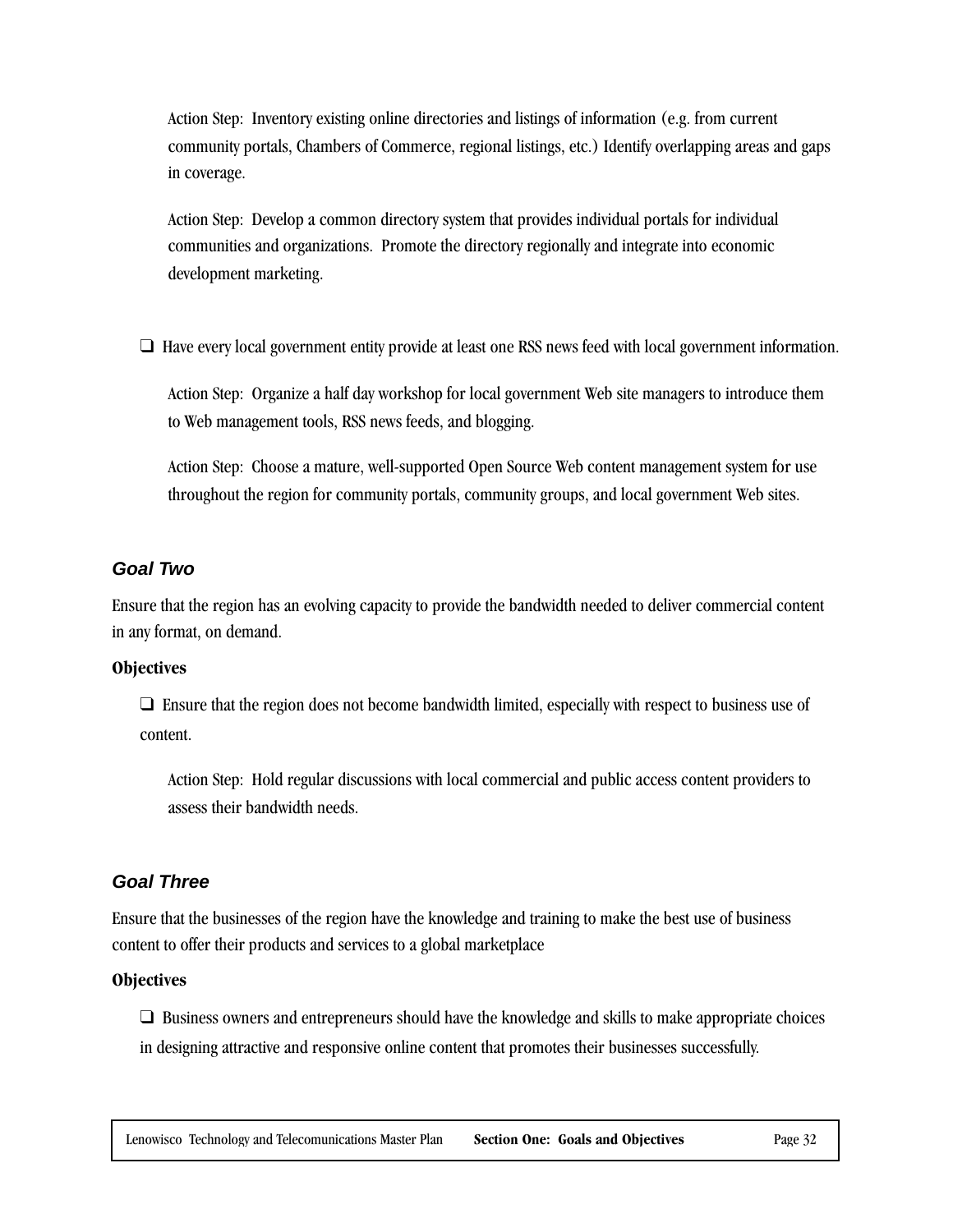Action Step: Hold regular seminars for businesspeople that showcases well-designed, affordable, and successful business Web sites.

❑ Ensure that local businesses have access to local Web content and Web site design firms that can provide affordable and reliable advice on developing successful business Web sites.

Action Step: Inventory existing local firms that provide services, and identify gaps, especially for specialty services (e.g. multimedia design).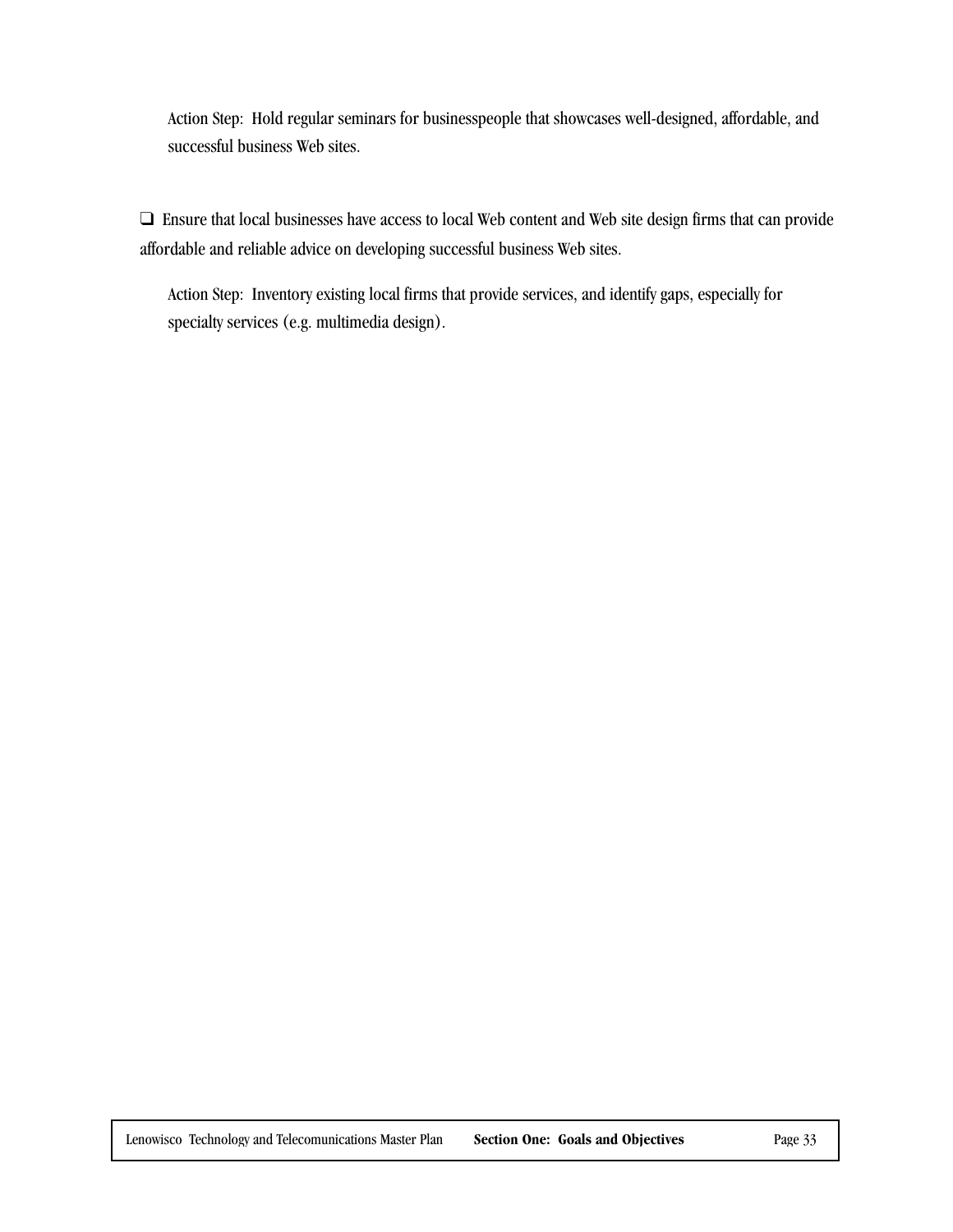## **8 Entrepreneurship Development**

#### **8.1 Entrepreneurship issues for the Lenowisco region**

The technology planning groups identified a series of issues that they felt needed immediate attention if the region is to be successful in creating jobs and opportunities in the future. Among them were:

- Affordable broadband -- While this is obviously a primary reason for this report, the group felt that the lack of affordable broadband options in many parts of the LENOWISCO region was directly tied to the tepid growth in jobs.
- Overlapping efforts -- The group felt there were too many groups with overlapping responsibilities for economic development, and a tendency to engage in "stovepipe" projects (efforts that are conducted in isolation, without adequate coordination and planning with other groups doing the same kinds of things).
- Lack of coordination Related to the previous item (overlapping efforts), the group identified lack of coordination as a weakness for the region. Towns, counties, civic associations, business groups, and various regional authorities and projects tend to communicate ineffectively with each other, leading to duplication of effort, chasing of grant dollars from the same organizations (by different groups), and reduced impact on the region.
- Lack of futures thinking The group viewed the attitude of "We've always done it this way" as one of the biggest problems of the region. The LENOWISCO region has a remarkable cultural and community history that deserves attention and preservation, but in numerous discussions, the resistance to doing anything differently was identified as a drag on many projects (not just telecommunications and technology efforts).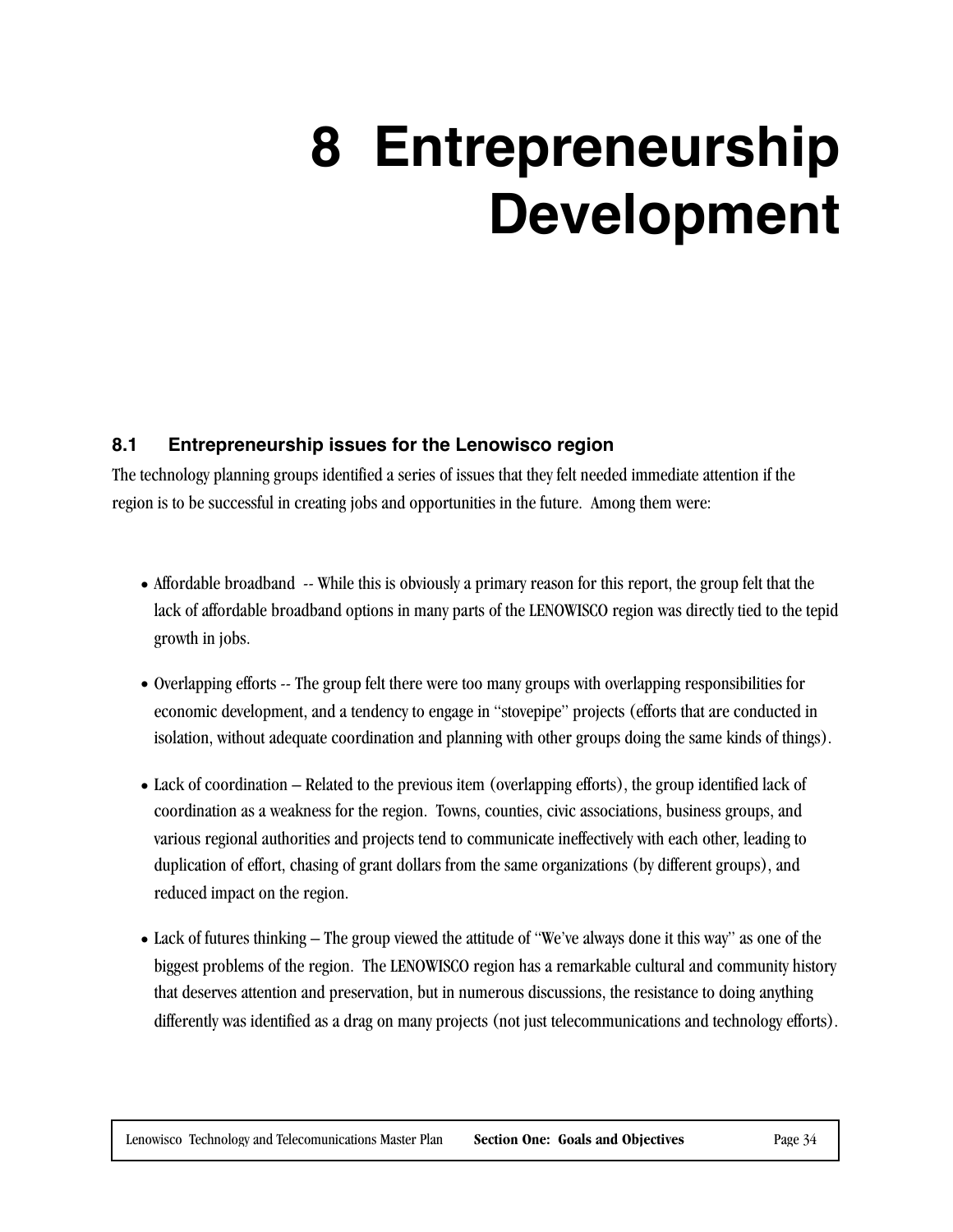#### **8.2 Economic Development Resources and Partners**

The group identified more than ten major groups involved in economic development, and the consensus was that there were probably more than two dozen different civic, government, education, and regional groups working in this area. Among the key players discussed were:

- The Small Business Development Center at Radford University
- The Mountain Empire Regional Business Incubators at Duffield and Norton.
- Mountain Empire Community College, which offers numerous business-related programs.
- UVA-Wise, which has degree programs in business topics, as well as some adult education and outreach efforts.
- The Rural Enterprise Action Learning program, offered through Marketing Education programs in the local high schools.
- Numerous programs and activities sponsored by the Appalachian Regional Commission.
- Programs, grants, and funding provided by the Virginia Department of Housing and Community Development.
- The Wise Chamber of Commerce Entrepreneurial Committee
- Programs offered by the Cove Ridge Center
- Programs and activities of the Southwest Virginia Technology Council.
- Virginia Tech Extension activities throughout the region.
- The Virginia Coalfield Economic Development Authority
- The Virginia Tobacco Indemnification and Community Revitalization Commission.

#### **8.3 Goals, Objectives, and Action Items**

#### **Goal One**

Make the region attractive to small business owners and entrepreneurs who wish to relocate.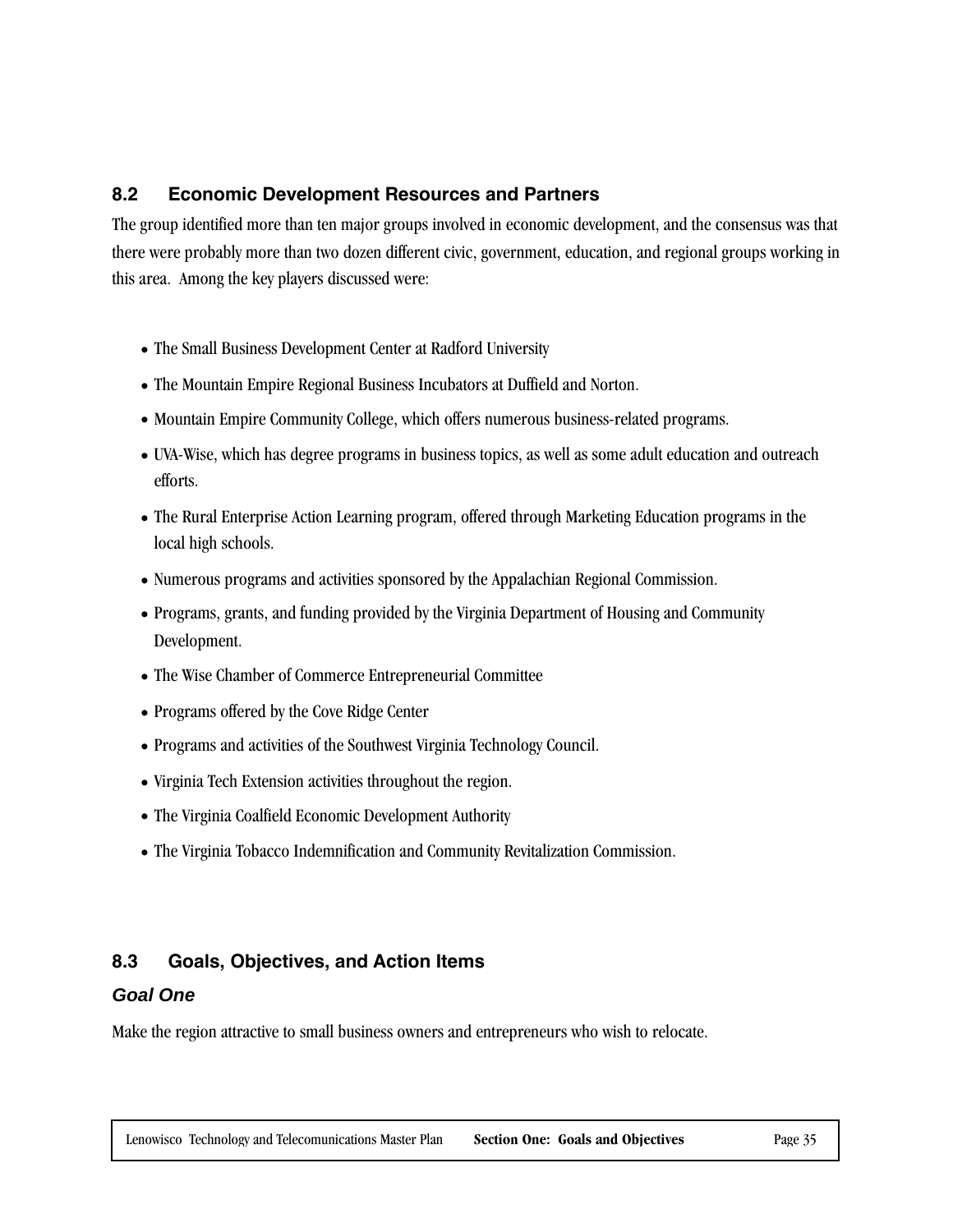#### **Objectives**

❑ Develop a well-coordinated regional Web presence that effectively presents a compelling case that the LENOWISCO region is an excellent place to live and to work.

Action Step: Catalogue all sites that currently have information relevant to business relocation and/or those sites that should have business relocation information. Include (but don't limit to) community, local government, school, Chambers of Commerce sites, and regional sites.

Action Step: Develop an online resource for Web site maintainers that provides tips, information, and common links of interest to business owners and entrepreneurs. Ask regional site maintainers to include the information and links appropriately.

❑ Develop a Relocation Guide for local officials, economic developers, and planners that identifies critical factors of interest to relocating small business owners and entrepreneurs.

Action Step: Catalogue the recreational assets available in the region, especially those likely to be of interest to knowledge workers (e.g. hiking, biking, kayaking, canoeing, skateboarding, etc.).

Action Step: Prepare a cost of living guide that compares cost of living in the LENOWISCO region with higher cost areas like Richmond, Atlanta, and northern Virginia. Include quality of life "costs" like extended commutes, traffic issues, and small town advantages.

 $\Box$  Ensure that appropriate work and office space is available in the region for Knowledge Economy businesses.

Action Step: Encourage the development of more nontraditional and Main Street incubator projects like the Norton Hotel and the Winchester (Virginia) Technology Zone. Ensure that local planners and economic developers understand the office and work needs of Knowledge Economy businesses.

Action Step: Work with builders, developers, and planners to build more homes with work at home amenities and floor plans.

Action Step: Provide incentives for local businesspeople to create high quality "Starbucks type" businesses that will appeal to businesspeople and entrepreneurs who may be considering relocating or starting a business in the area.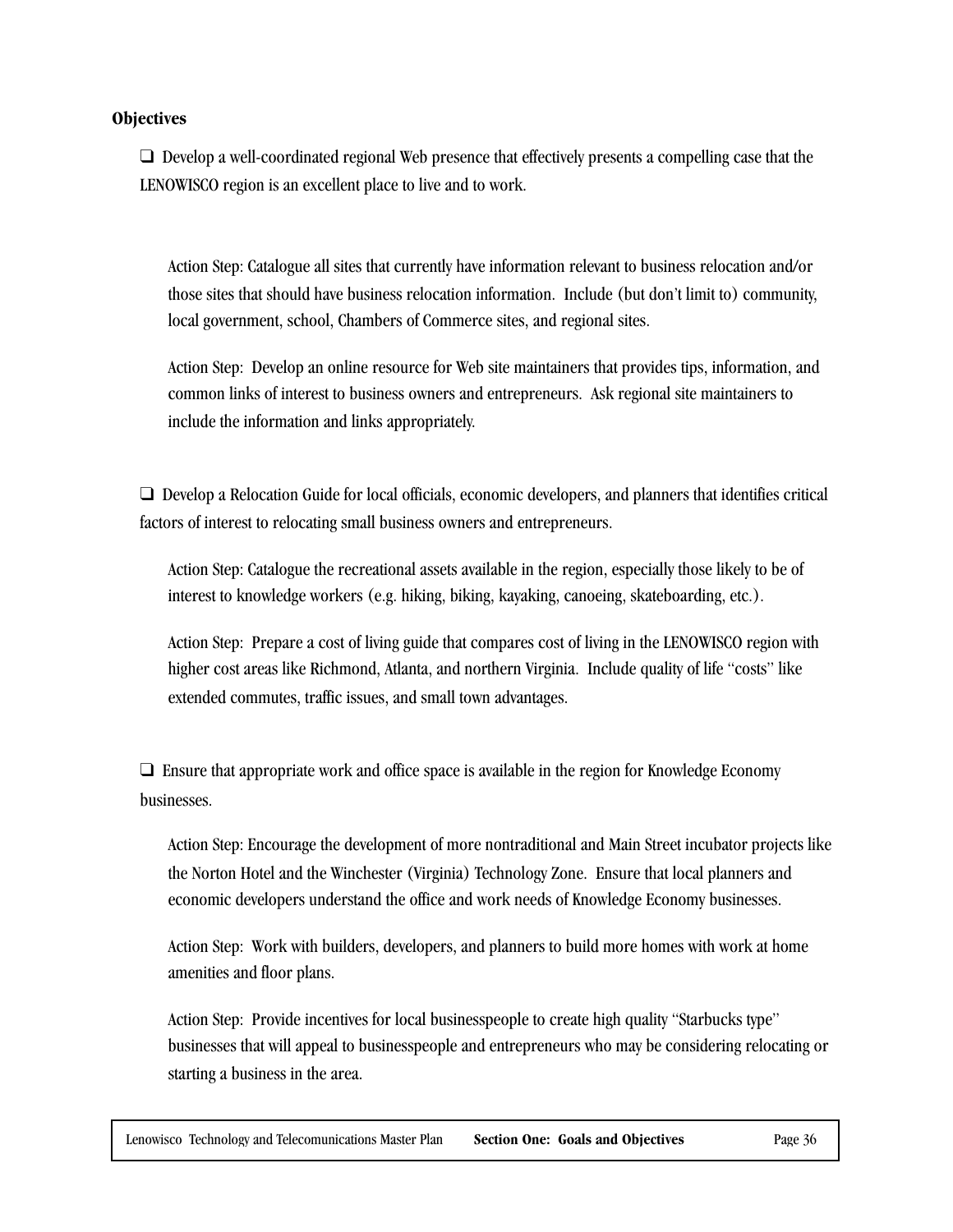#### **Goal Two**

Reduce overlapping economic development efforts and improve communications among groups and entities engaged in economic development.

#### **Objectives**

 $\Box$  Increase the impact of economic development efforts and reduce the cost of those efforts (e.g. more business relocations, more jobs) by reducing duplication of effort.

Action Step: Inventory all those public and private organizations that are involved in economic development activities and identify a primary and secondary contact for each group.

Action Step: Establish a regional email discussion list for all those individuals working on economic development issues.

Action Step: Convene a quarterly "networking breakfast" to encourage and enhance information exchange, collaboration, and relationship development among economic developers and interested parties.

#### **Goal Three**

Diversify the region's approach to economic and entrepreneurship development.

#### **Objectives**

❑ Enhance the effectiveness of economic development efforts by adopting "futures context" thinking that supports Knowledge Economy business needs.

Action Step: Convene a one day leadership summit to reach consensus on a new, regionwide approach to economic and entrepreneurship development.

Action Step: Provide ongoing training and education for economic developers, planners, and local leaders on the Knowledge Economy and new economy business needs.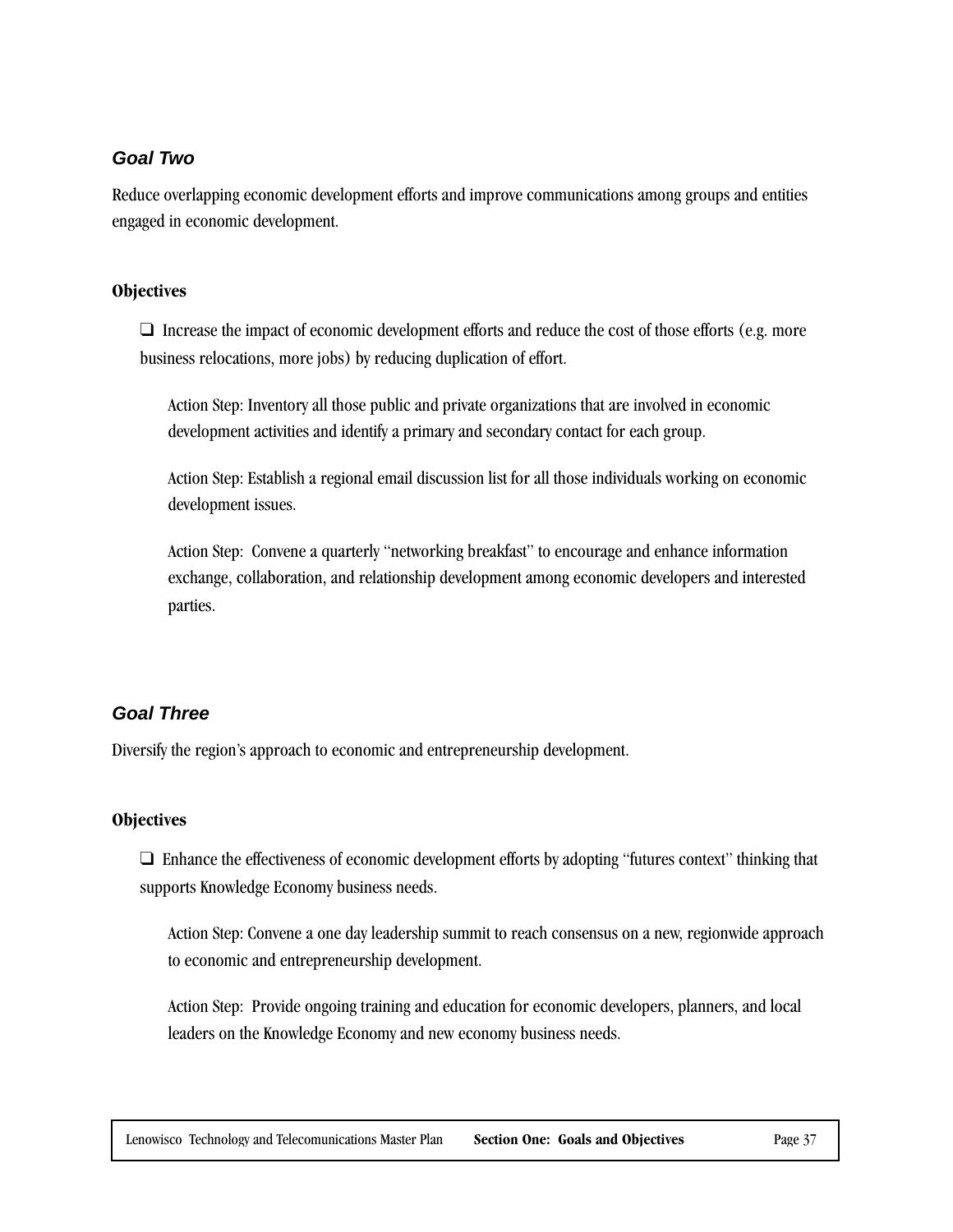❑ Ensure that economic developers have appropriate guidance and a corresponding reward structure for creating jobs in the Knowledge Economy.

Action Step: Survey current job descriptions and related performance incentives for local and regional economic developers.

Action Step: Make appropriate changes and modifications to economic developer job descriptions and financial incentives to ensure that economic developers are rewarded for engaging in appropriate recruitment, small business development, and workforce development activities.

#### **Goal Four**

Develop a workforce ready to work for Knowledge Economy businesses.

#### **Objectives**

❑ Ensure that local high school and college graduates have the appropriate training and education that will be attractive to Knowledge Economy businesses.

Action Step: Develop an "education round table" of local educators to review the characteristics and desirable job skills of Knowledge Economy workers.

Action Step: Develop a series of "Knowledge Economy worker" profiles that describe typical educational background and work experience at various levels (e.g. high school graduate, two years of college, four years of college).

Action Step: Create improved communication channels between educators and economic developers, so that there is a better match between business workforce needs and newly graduated workers.

❑ Develop a broader pool of white collar workers with the skills and experience attractive to Knowledge Economy businesses.

Action Step: Market the lifestyle, recreational, and cost of living advantages more aggressively to graduating high school and college students in the area. Contrast with the some of disadvantages of living in highly urbanized areas.

Action Step: Market the region at high school reunions, and develop a job skills database of expatriate workers who are interested in returning to the area if an appropriate job is identified.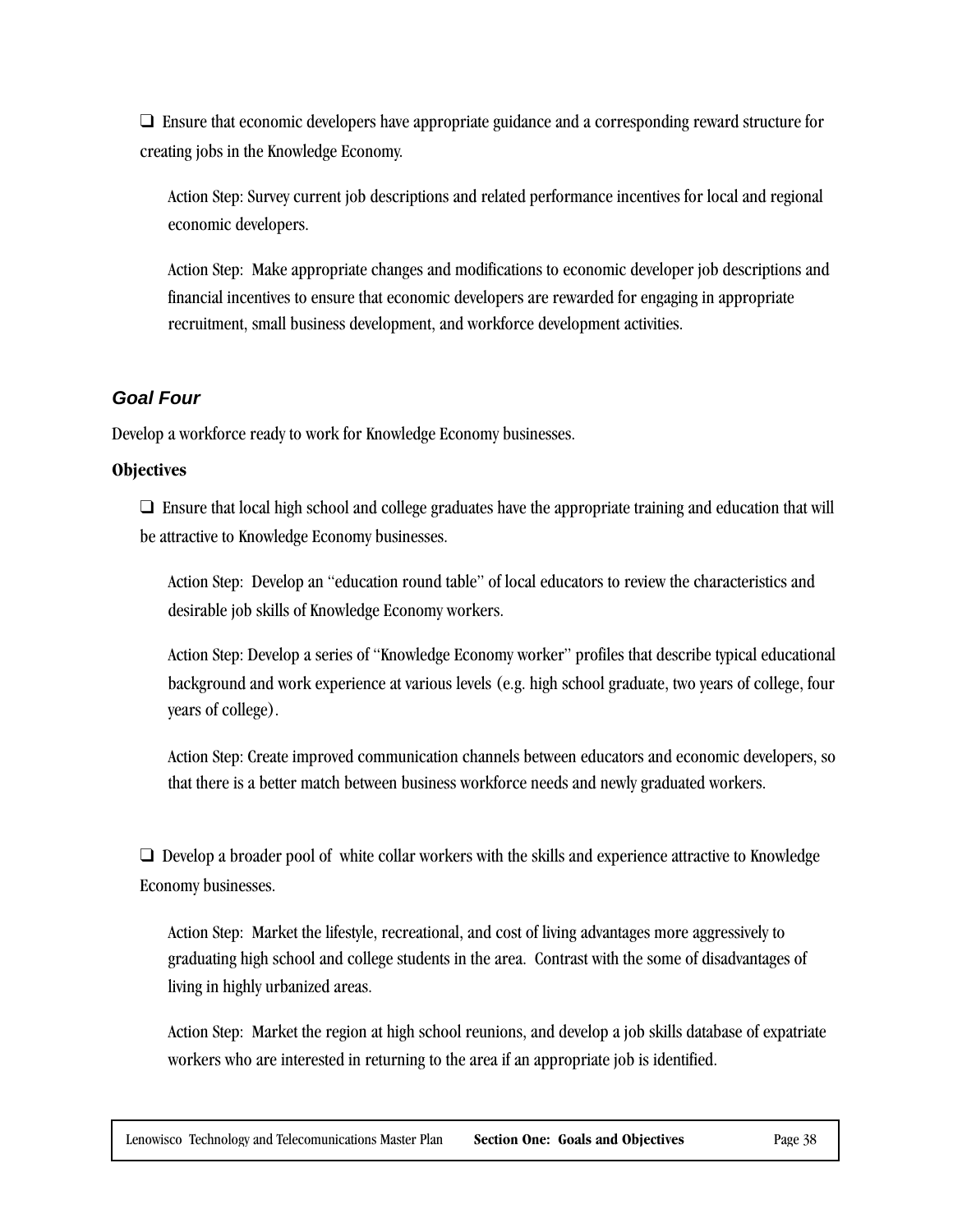#### **Goal Five**

Create a dynamic work and community environment that enhances and support work and quality of life for existing businesses and new entrepreneurial startups.

#### **Objectives**

 $\Box$  Ensure the region has an appropriate level of professional support services that are required by entrepreneurs, work at home businesspeople, and knowledge-based businesses.

Action Step: Develop a regional directory of professional business services that is accessible via the Web.

Action Step: Inventory existing professional service businesses in the region and identify weaknesses. Develop a plan to promote use of local professional business services, rather than using companies outside the region

Action step: Work with existing professional service businesses to ensure that the owners and managers are familiar and can provide the appropriate levels of services and offerings that will attract relocating businesspeople and entrepreneurs.

Action Step: Make industry standard videoconferencing facilities available in local library conference rooms, so that area businesses can conduct business videoconferences with customers easily and conveniently. Use fees (may be optional) could be used to help fund this effort.

❑ Ensure that business owners and entrepreneurs in the region have the appropriate social and business networking support structures in place to increase their business effectiveness.

Action Step: Convene a one day summit of existing business and civic organizations (e.g. Chambers of Commerce, Tech Council, Rotary Clubs, merchant associations, etc.) to raise awareness of Knowledge Economy business needs and the shift away from traditional retail businesses as the primary constituents of these organizations.

Action Step: Encourage existing organizations to upgrade and improve their Web sites to include modern content management systems so that it is easier to update and disseminate the activities of the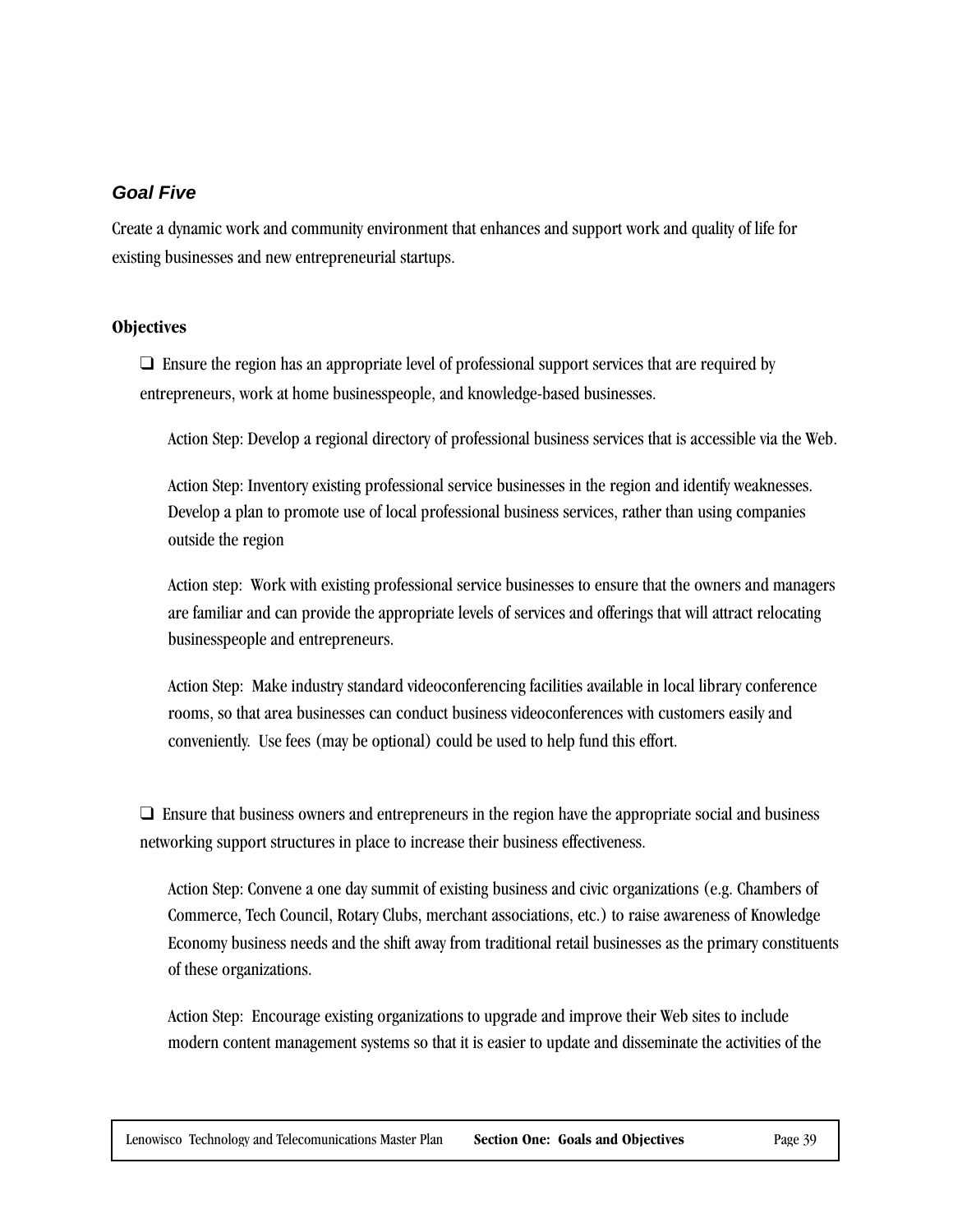organization. All service organizations should use RSS news feeds so that other Web sites in the region can easily cross-promote events, news, and activities.

❑ Ensure that business owners and entrepreneurs have convenient and affordable access to business management advice, financing, and business growth and development strategies.

Action Step: Develop a mentoring program for younger workers. Establish relationships between younger workers and more mature and experienced workers and managers in the region to help younger workers stay in the region and to prosper in their chosen profession.

Action Step: Leverage the increasing number of retirees relocating to the region by starting a SCORE advisory group for the region.

Action Step: Identify a group or organization that will serve as a single point of contact for business startups that will help people with business ideas find the resources they need.

Action Step: Develop better access to venture capital for startups in the region. Develop a local "micro loan" program that will make small loans (e.g. under \$10,000) to area businesses that need start up capital.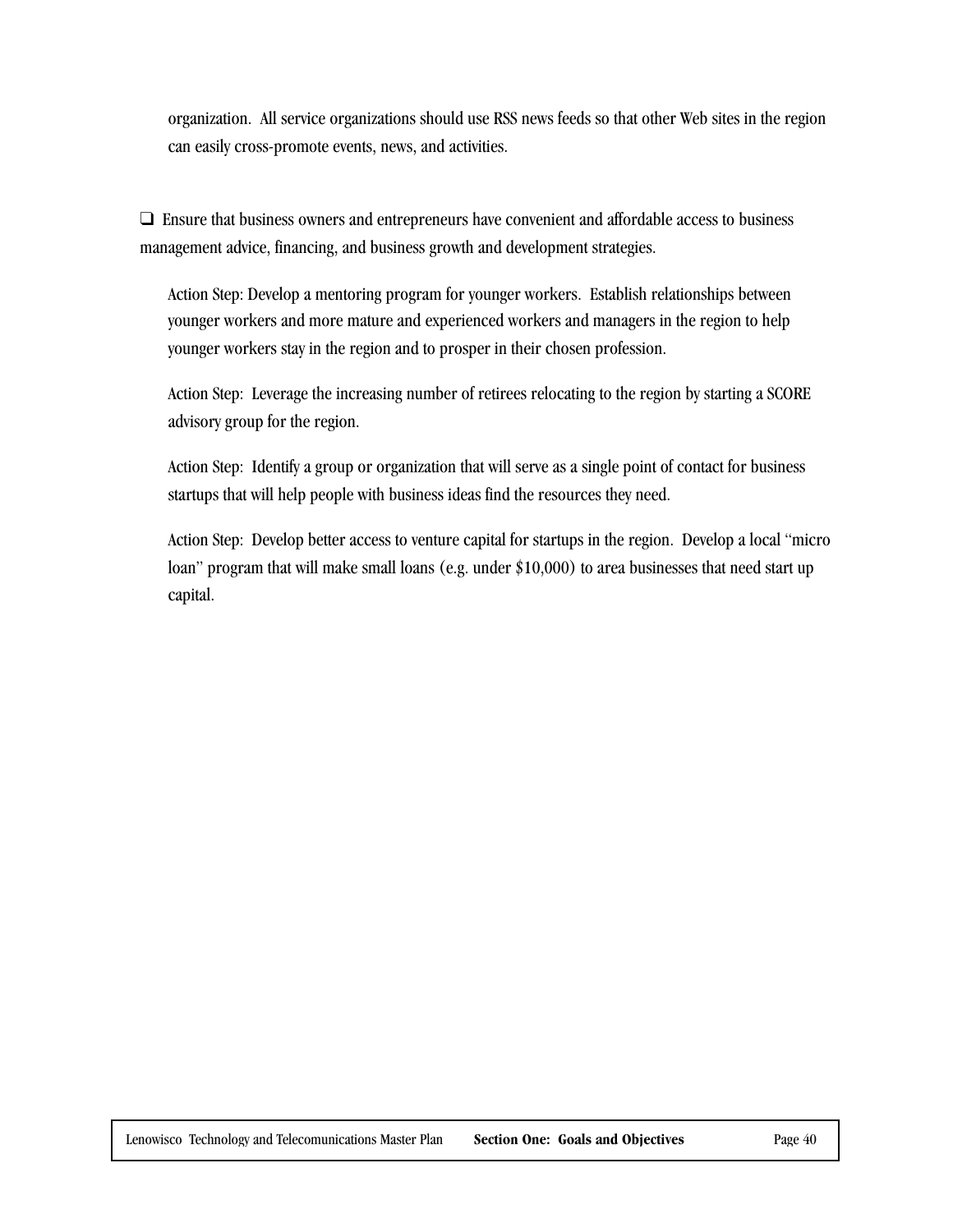## **9 Organizational and Management Planning**

#### **9.1 Goals, Objectives, and Action Steps**

#### **Goal One**

Ensure that communities that wish to invest in telecommunications infrastructure have access to appropriate advice and guidance.

#### **Objectives**

❑ Create an organizational and administrative blueprint that provides a road map to communities that want to make investments in telecommunications infrastructure.

 Action Step: Develop a set of annotated and reviewed resources that will provide initial guidance to community and elected leaders on broadband issues.

#### **Goal Two**

 Ensure that the LENOWISCO region has a regional entity that can help guide and assist with public investments in telecom infrastructure.

#### **Objectives**

❑ Provide regional coordination of public telecom investments to minimize duplication of effort and to ensure that a seamless, high performance network emerges over time.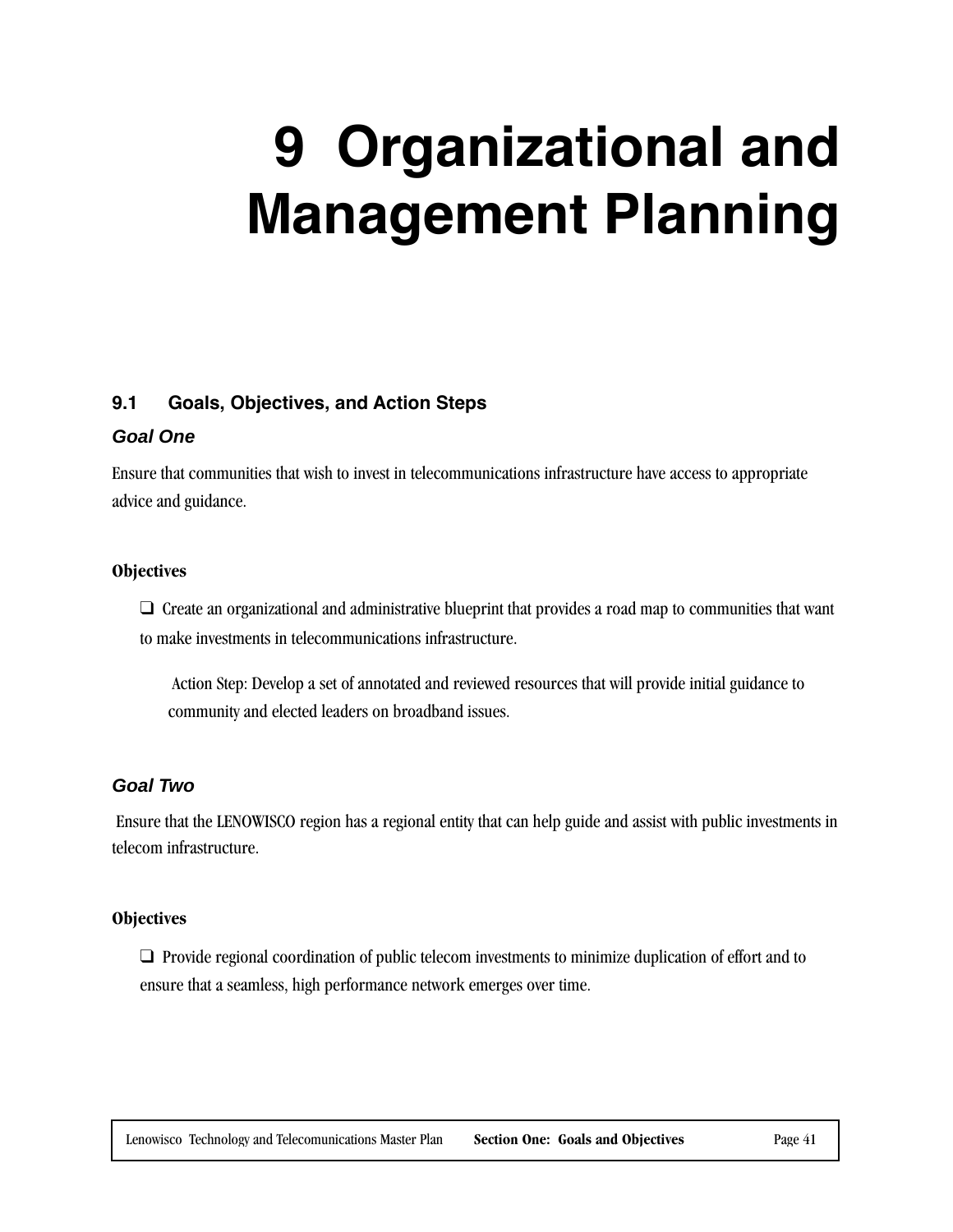Action Step: Ensure that local and regional leaders are aware of Lenowisco, Inc. (the nonprofit created by the PDC to hold the fiber assets) and its willingness to work with local communities on new fiber and wireless efforts.

#### **Goal Three**

 Ensure that there is an appropriate regional entity that can help aggregate broadband bandwidth, software and hardware purchases, and coordinate training and education needs.

#### **Objectives**

❑ Help all technology and telecom users, especially institutional users, save money by pooling demand for services and technology.

 Action Step: Convene a working group to collect a list of large broadband users in the region (typically instituional users like medium and large businesses, schools, hospitals, colleges, and local government that use T1/DS1 services and above).

Action Step: Once an initial list of institutional users has been created, convene a lunch meeting at an appropriate location to discuss the potential of pooling demand and reducing the cost of broadband. Provide all users with a route map of the Lenowisco Inc. fiber already in the region.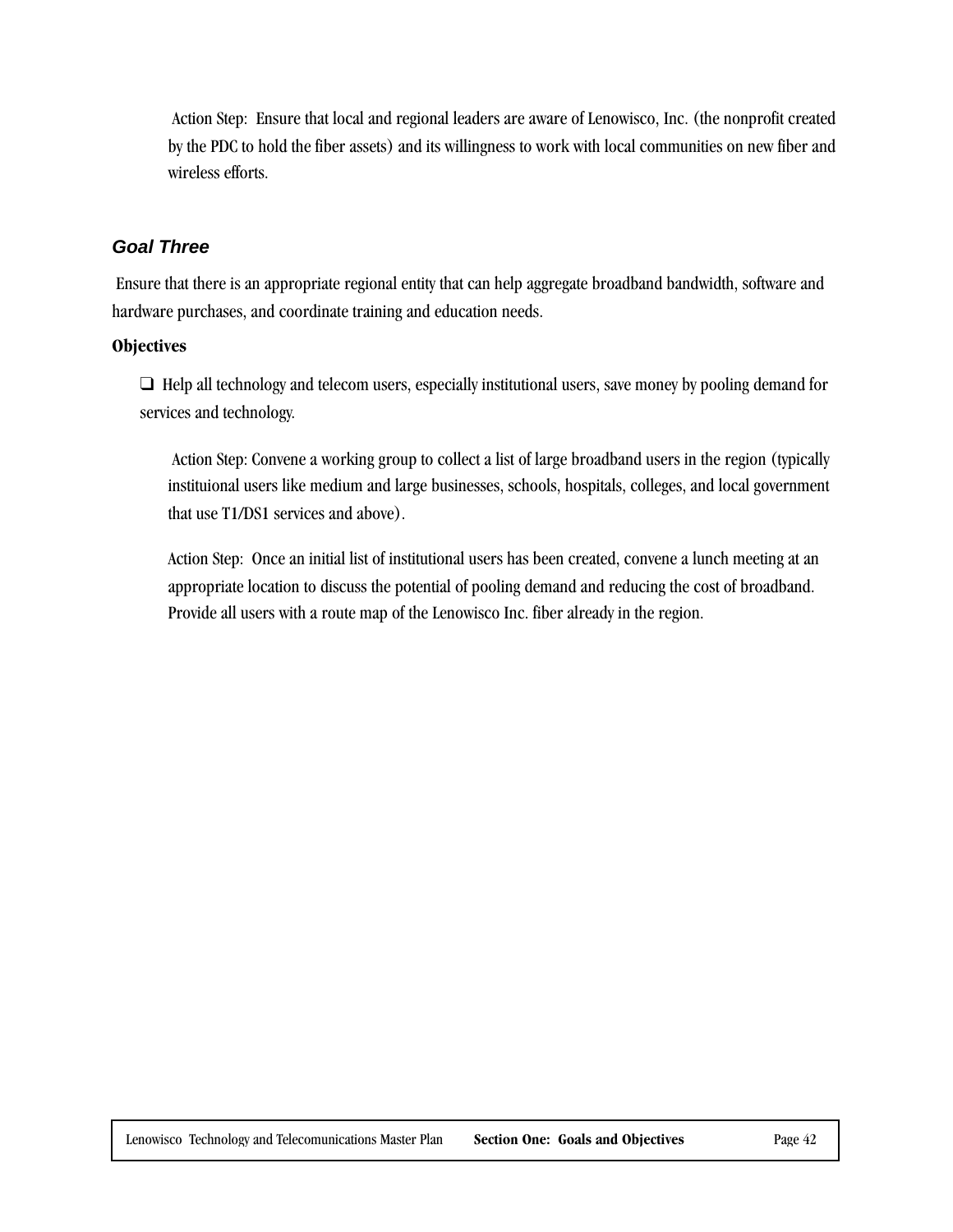## **10 Policy and Legal Issues**

#### **10.4 Goals, Objectives, and Action Steps**

#### **Goal One**

Organize a regional telecommunications policy advisory committee that that will provide advice and counsel to local telecom funding projects with respect to Federal and state policy and regulatory issues.

#### **Objectives**

❑ Convene a policy working group that will help the region manage Federal and state telecom policy and regulatory issues.

Action Step: Identify a regional group that will convene and sustain a policy working group.

Action Step: Convene an initial meeting to identify short term (next three months) and long term (1-2 years) goals for the effort.

Action Step: Develop a short "talking points" policy paper and use it as the basis for a series of meetings with state and Federal elected representatives.

Action Step: Contact all state and Federal legislators in the area and invite them to speak to the policy group.

#### **Goal Two**

Adopt a regional telecommunications policy statement that identifies appropriate local agencies that have stakeholder roles in technology and telecommunications funding and projects for the region.

#### **Objectives**

❑ Develop a policy statement for how the region will use Federal funding for local projects.